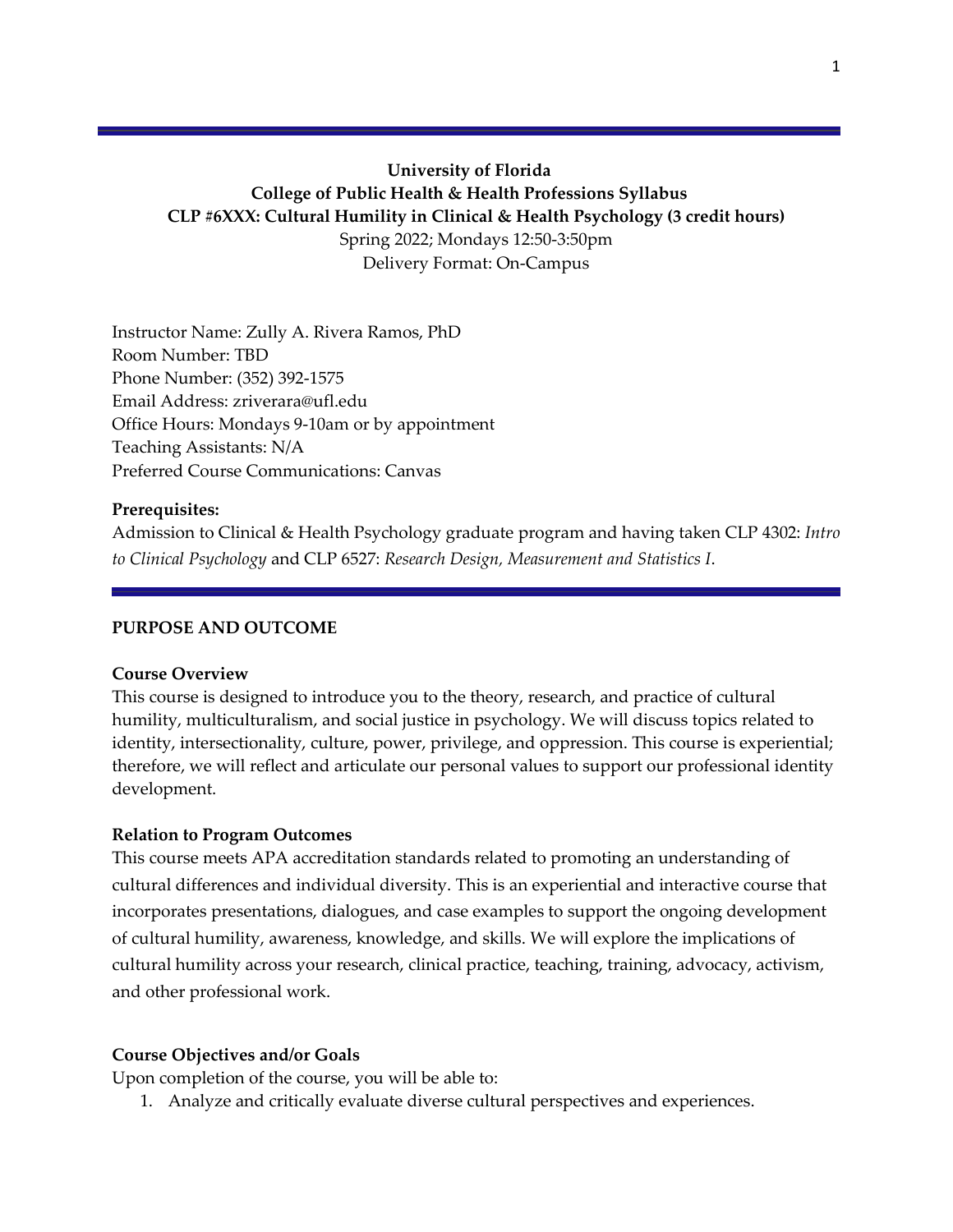- 2. Identify systems of privilege and oppression and your participation in these systems.
- 3. Articulate the psychosocial and political realities of people from marginalized and privileged groups based on race, social class, gender, sexual orientation, ability, worldview, among other social identity groups.
- 4. Practice self-reflection and cultural humility in service of others.
- 5. Engage in a life-long process of exploring and examining your awareness, knowledge, and skills related to multicultural psychology across your research, clinical practice, advocacy, activism, teaching, training, and other professional work.
- 6. Conceptualize clients' concerns from a multicultural and social justice lens.
- 7. Develop critical awareness of your lived experiences, social locations, biases, assumptions, and values.
- 8. Demonstrate empathy, appreciation, and respect for cultural differences.

## **Instructional Methods**

This is an experiential course where we will engage in intellectual and affective (emotional) learning. Understanding systems of power, privilege, and oppression, as well as our positionality within these systems are critical aspects of the course. Therefore, we will also critically examine and challenge dominant narratives that define "reality." I try to facilitate an active learning process of co-constructing knowledge where your engagement and participation is crucial, and my lectures are supplementary. I hope that we can create a brave and safe space where we can actively participate and learn through supporting and respectfully challenging each other in our growth. To be inclusive and accommodate different learning styles, instructional methods will include video, live demonstrations, experiential activities, small and large group dialogues, and student reflections and presentations.

## *What is expected of you?*

You are expected to actively engage in the course throughout the semester. You must come to class prepared by completing all out-of-class assignments. This preparation gives you the knowledge or practice needed to engage in active learning and participation during class. Your participation fosters a rich course experience for you and your peers that facilitates attaining the course objectives.

## **Collective Wisdom**

This syllabus and the corresponding course are based on the collective knowledge and wisdom of multicultural counseling courses by Drs. Della Mosley, Helen Neville, & Gizem Toska. Modeling after Dr. Mosley, I hope to co-create with students our learning experience by encouraging students to share ideas, topics, and readings for the course, as well as their lived cultural experiences. This can facilitate dialogue and discussion of areas that this syllabus may not cover.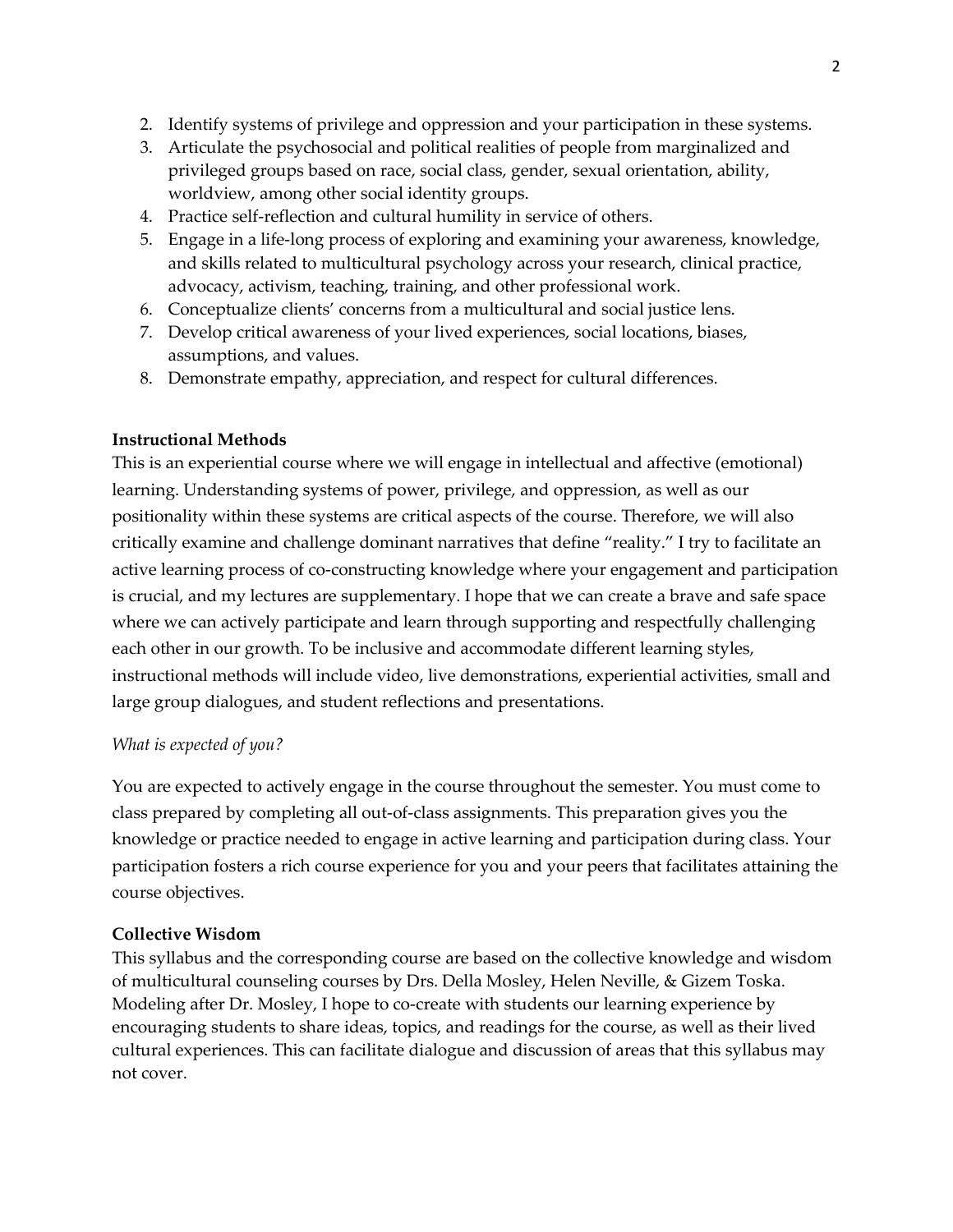### **DESCRIPTION OF COURSE CONTENT**

### **Topical Outline/Course Schedule**

The due dates and the course schedule are provided to give the course structure. Changes may be made at the discretion of the instructor during the semester. You will be advised of any changes via e-mail and/or in class.

| Date/Week      | <b>Date</b> | Topic                  | <b>Readings/Resources</b>           | <b>Assignments Due</b> |
|----------------|-------------|------------------------|-------------------------------------|------------------------|
| (14)           |             |                        |                                     |                        |
| $\mathbf{1}$   | 1/10        | Land                   | <b>Land Acknowledgment</b>          |                        |
|                |             | acknowledgement        | Brené Brown                         |                        |
|                |             | Introductions,         | <b>BAM!</b> Understanding your      |                        |
|                |             | syllabus review,       | Identities                          |                        |
|                |             | and guidelines of      | Crenshaw                            |                        |
|                |             | engagement             |                                     |                        |
|                |             | Understanding          | <b>APA Multicultural Guidelines</b> |                        |
|                |             | your Social            | <b>Ecological Model of MC</b>       |                        |
|                |             | Identities             | Guidelines                          |                        |
|                |             | Multicultural          |                                     |                        |
|                |             | Guidelines             |                                     |                        |
|                |             | Intersectionality      |                                     |                        |
| $\overline{2}$ | 1/24        | Intersectionality      | Adames et al. (2018)                |                        |
|                |             | Power, Privilege,      | Moradi & Grzanka (2017)             |                        |
|                |             | Oppression, and        | Prilleltensky (2008)                |                        |
|                |             | Liberation             | Singh (2020)                        |                        |
|                |             |                        |                                     |                        |
| 3              | 1/31        | <b>Social Bias</b>     | Daumeyer et al. (2019)              | Facilitators (2):      |
|                |             | Microaggressions       | Nadal et al. (2021)                 | Case Presenters (2):   |
|                |             | Internalized           | Pierce (1986)                       |                        |
|                |             | Oppression             | Sue at al. (2019)                   |                        |
|                |             | <b>Minority Stress</b> | English et al. (2018)               |                        |
|                |             |                        |                                     |                        |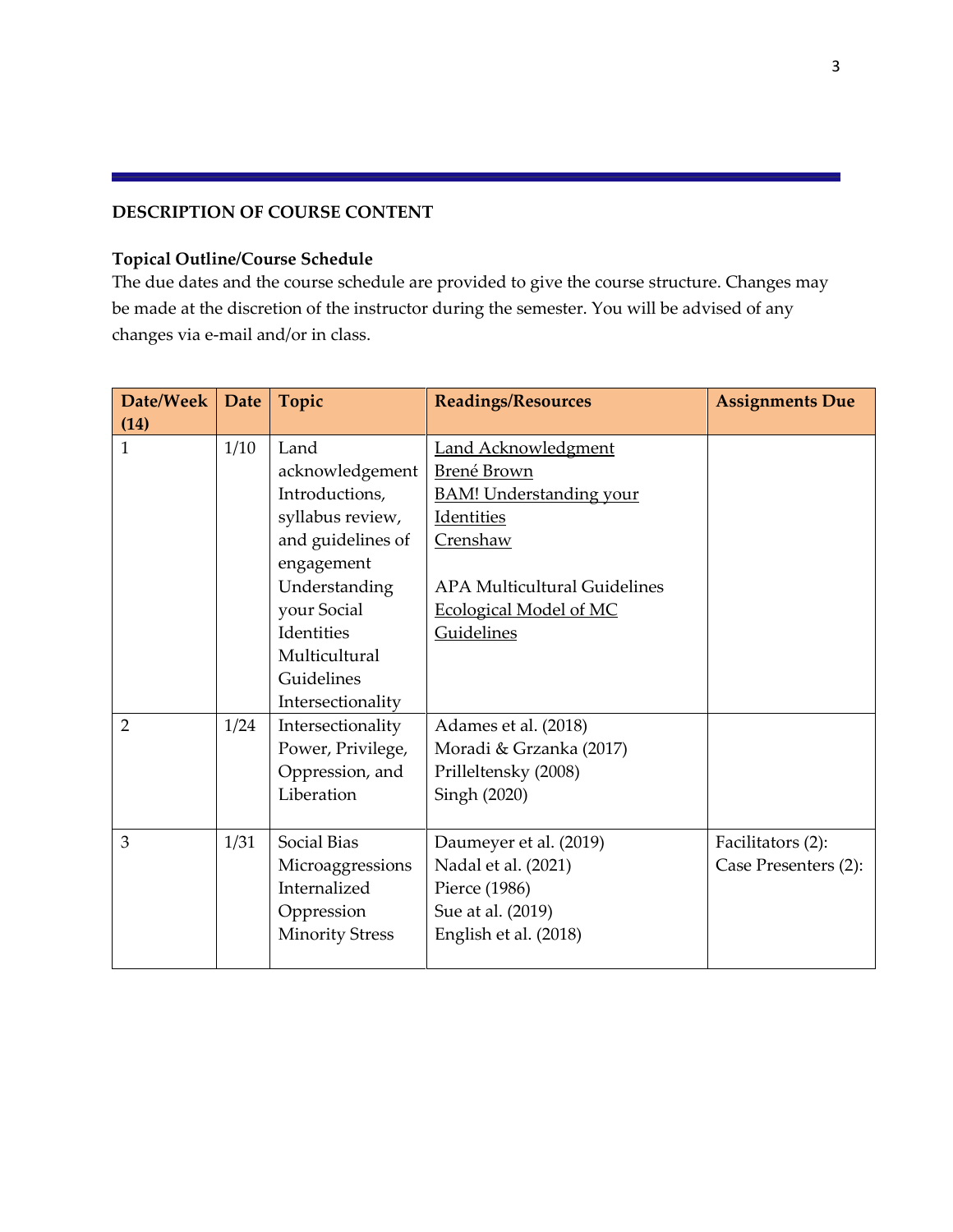| Date/Week           | Date | Topic                                    | <b>Readings/Resources</b>                                                                                                                                                                                | <b>Assignments Due</b>                                                                       |
|---------------------|------|------------------------------------------|----------------------------------------------------------------------------------------------------------------------------------------------------------------------------------------------------------|----------------------------------------------------------------------------------------------|
| (14)                |      |                                          |                                                                                                                                                                                                          |                                                                                              |
| $\overline{4}$      | 2/7  | Legacy of<br>Colonization<br>Immigration | Burnette & Figley (2017)<br>Capielo Rosario et al. (2019)<br>de Arellano et al. (2018)<br>Apology to the Native American,<br>Alaska Native, and Native<br>Hawaiian People (2016)                         | Facilitators (2):<br>Case Presenters (2):<br>Positionality<br>Dialogues                      |
|                     |      |                                          | Hickling (2020)                                                                                                                                                                                          |                                                                                              |
| 5                   | 2/14 | Age                                      | <b>APA Guidelines: Older Adults</b><br>Liang et al. $(2016)$<br><b>Nelson</b> (2016)<br>Smith et al. (2017)                                                                                              | Facilitators (2):<br>Case Presenters (2):<br>Positionality<br>Dialogues<br>Guided Inquiry #1 |
|                     |      |                                          |                                                                                                                                                                                                          |                                                                                              |
| 6                   | 2/21 | (Dis)ability &<br>Ableism                | APA Guidelines: Persons with<br>Disabilities (2012)<br>APA Resolution on Support of<br>Universal Design and<br>Accessibility (2019)<br>Artman & Daniels (2010)<br>Dunn & Andrews (2015)<br>Gaskin (2015) | Facilitators (2):<br>Case Presenters (2):<br>Positionality<br>Dialogues                      |
| 7                   | 2/28 | <b>Social Class</b>                      | APA Guidelines: Low Income &<br>Economic Marginalization<br>Duffy et al. (2021)<br>Estrada-Villalta & Adams (2018)<br>Smith et al. (2019)                                                                | Facilitators (2):<br>Case Presenters (2):<br>Positionality<br>Dialogues                      |
| <b>SPRING BREAK</b> |      |                                          |                                                                                                                                                                                                          |                                                                                              |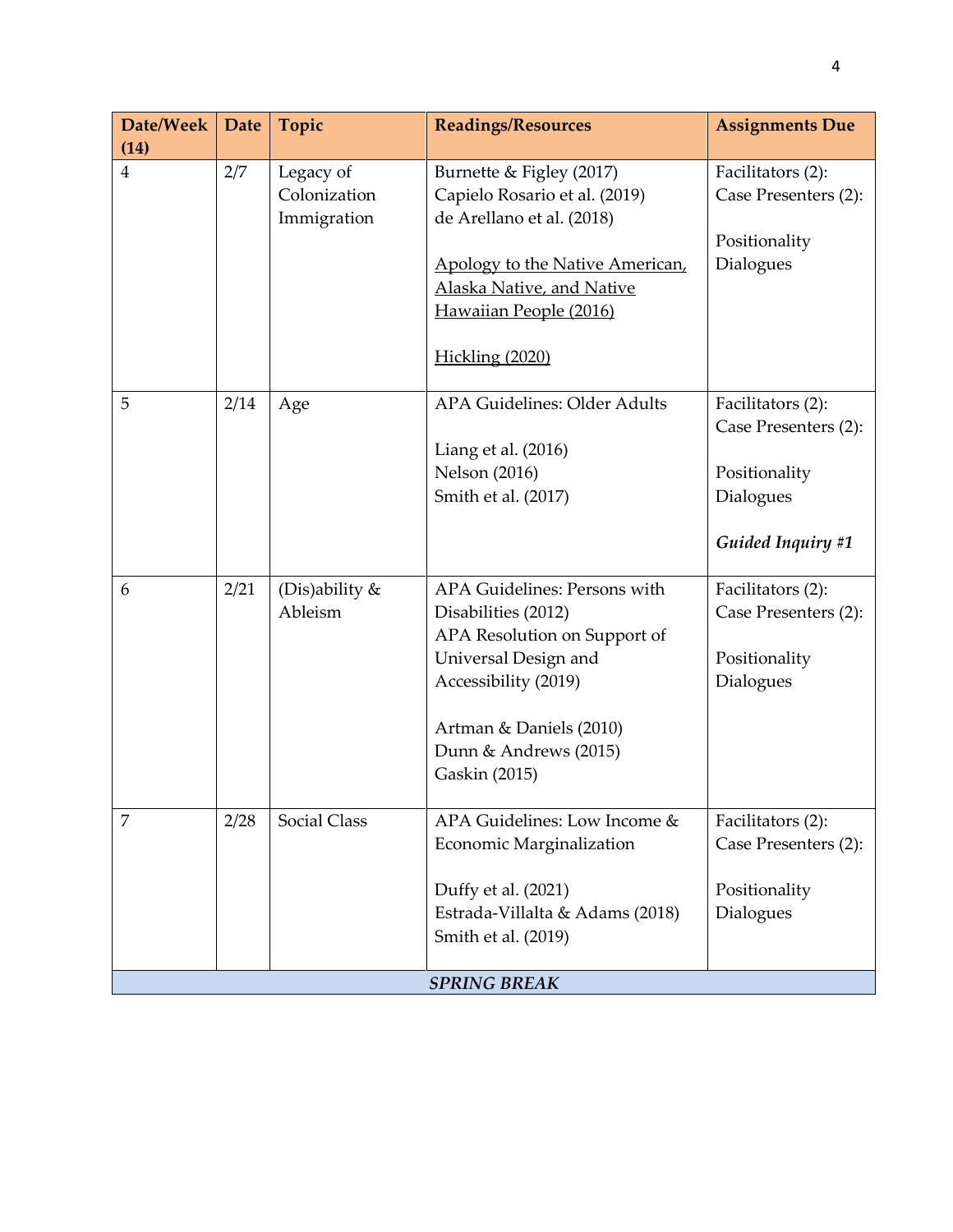| Date/Week<br>(14) | <b>Date</b> | Topic                 | <b>Readings/Resources</b>                                                                                                                                                                                  | <b>Assignments Due</b>                                                                       |
|-------------------|-------------|-----------------------|------------------------------------------------------------------------------------------------------------------------------------------------------------------------------------------------------------|----------------------------------------------------------------------------------------------|
| 8                 | 3/14        | Race and<br>Ethnicity | Spanierman & Smith (2017)<br>Lee et al. (2021)<br>Lewis et al. (2020)                                                                                                                                      | Facilitators (2):<br>Case Presenters (2):<br>Positionality<br>Dialogues                      |
|                   |             |                       |                                                                                                                                                                                                            | Multicultural<br><b>Proposal Draft</b><br>(optional)                                         |
| 9                 | 3/21        | Race and<br>Ethnicity | Mosley et al. (2021)<br>Adames et al. (2021)<br>French et al. (2020)                                                                                                                                       | Facilitators (2):<br>Case Presenters (2):<br>Positionality<br>Dialogues                      |
| 10                | 3/28        | Gender                | APA Guidelines: (a) TGNC, (b)<br>Women, (c) Men<br>Abreu et al. (2021)<br>Beel et at. (2018)<br>hooks (n.d.)<br>When We Fight, We Win! Black<br><b>Trans Intersectional Liberation</b><br>Movements (2020) | Facilitators (2):<br>Case Presenters (2):<br>Positionality<br>Dialogues<br>Guided Inquiry #2 |
| 11                | 4/4         | Sexual<br>Orientation | <b>APA Guidelines: LGB</b><br>Abreu et al. (2020)<br>Mosley et al. (2019)<br>Rivera Ramos et al. (2020)<br>Singh & Moss (2016)                                                                             | Facilitators (2):<br>Case Presenters (2):<br>Positionality<br>Dialogues                      |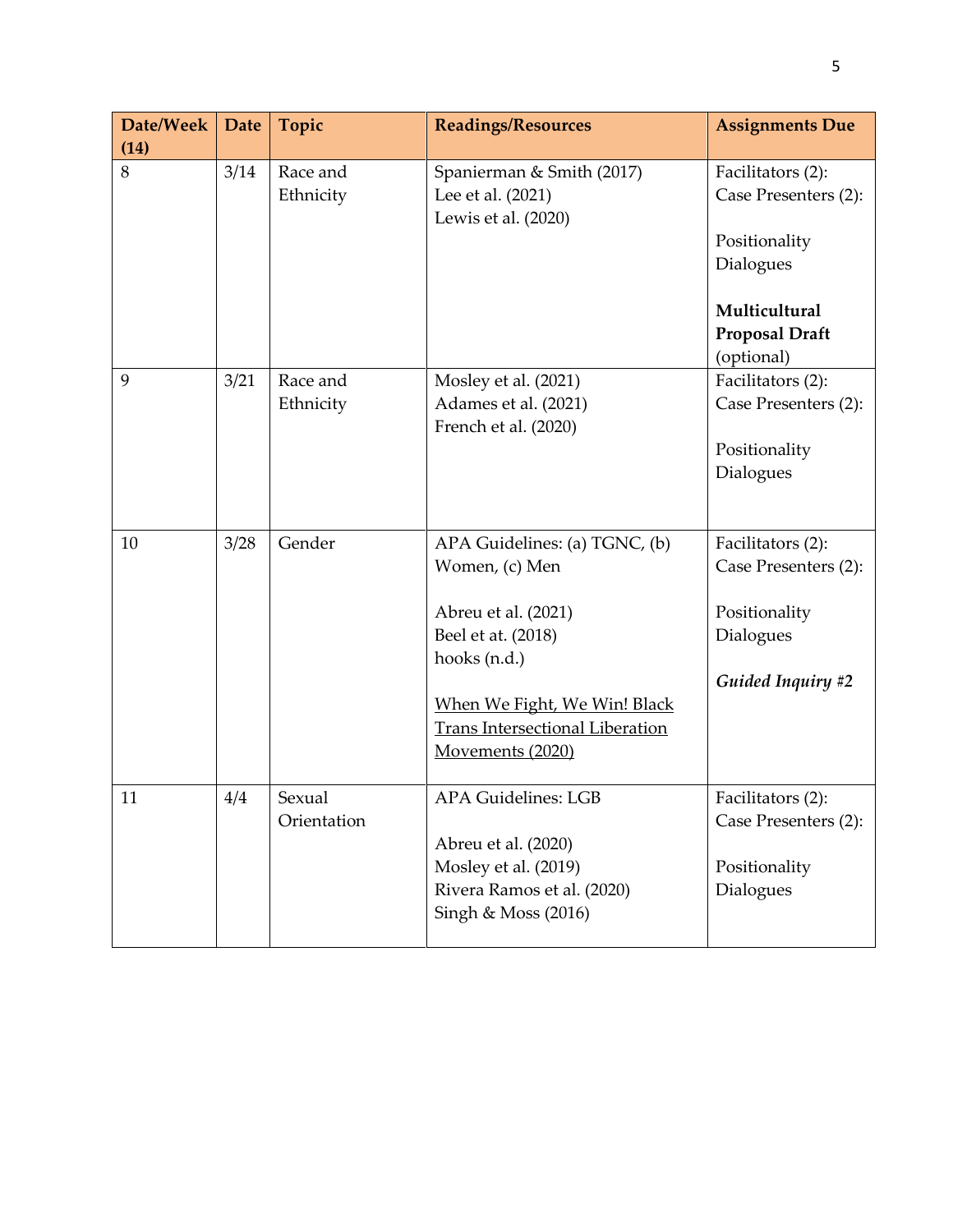| Date/Week | Date | Topic         | <b>Readings/Resources</b>  | <b>Assignments Due</b>   |
|-----------|------|---------------|----------------------------|--------------------------|
| (14)      |      |               |                            |                          |
| 12        | 4/11 | Worldview &   | Blumenfeld & Jaekel (2012) | Facilitators (2):        |
|           |      | Pluralism     | Schlosser et al. (2009)    | Case Presenters (2):     |
|           |      |               | van der Kooij (2017)       |                          |
|           |      |               | Vieten (2013)              | Positionality            |
|           |      |               |                            | Dialogues                |
|           |      |               |                            |                          |
|           |      |               |                            | Multicultural            |
|           |      |               |                            | <b>Research Proposal</b> |
| 13        | 4/18 | Empowerment   | DeBlaere et al. (2019)     | Facilitators (2):        |
|           |      | and Action    | <b>Melton</b> (2018)       | Case Presenters (2):     |
|           |      |               | Suzuki et al. (2019)       |                          |
|           |      | Reflections & | Vera & Speight (2003)      | Positionality            |
|           |      | wrap up!      |                            | Dialogues                |
|           |      |               | Della Mosley               |                          |
|           |      |               |                            | <b>Closing Dialogue</b>  |

# **Required Readings**

- Abreu, R. L., Gonzalez, K. A., Capielo Rosario, C., Lockett, G. M., Lindley, L., & Lane, S. (2021). "We are our own community": Immigrant Latinx transgender people community experiences. *Journal of counseling psychology*. [https://doi.org/10.1037/cou0000546](https://psycnet.apa.org/doi/10.1037/cou0000546)
- Abreu, R. L., Riggle, E. D. B., & Rostosky, S. S. (2020). Expressive writing intervention with Cuban-American and Puerto Rican parents of LGBTQ individuals. *The Counseling Psychologist, 48*(1), 106–134. https://doi.org/10.1177/0011000019853240
- Adames, H. Y., Chavez-Dueñas, N. Y., & Jernigan, M. M. (2021). The fallacy of a raceless Latinidad: Action guidelines for centering Blackness in Latinx psychology. *Journal of Latinx Psychology, 9*(1), 26–44. https://doi.org/10.1037/lat0000179
- Adames, H. Y., Chavez-Dueñas, N. Y., Sharma, S., & La Roche, M. J. (2018). Intersectionality in psychotherapy: The experiences of an AfroLatinx queer immigrant. *Psychotherapy, 55*(1), 73-79.
- Adams, G., Dobles, I., Gómez, L.H., Kurtiş, T., & Molina, L.E. (2015). Decolonizing Psychological Science: Introduction to the Special Thematic Section. *Journal of Social and Political Psychology, 3*, 213-238.
- American Psychological Association. Guidelines for Assessment of and Intervention with Persons with Disabilities. (2012). *American Psychologist, 67*(1), 43-62. doi: 10.1037/a0025892
- American Psychological Association, Boys and Men Guidelines Group. (2018). *APA guidelines for psychological practice with boys and men*. Retrieved from http://www.apa.org/about/policy/psychological-practice-boys-men-guidelines.pdf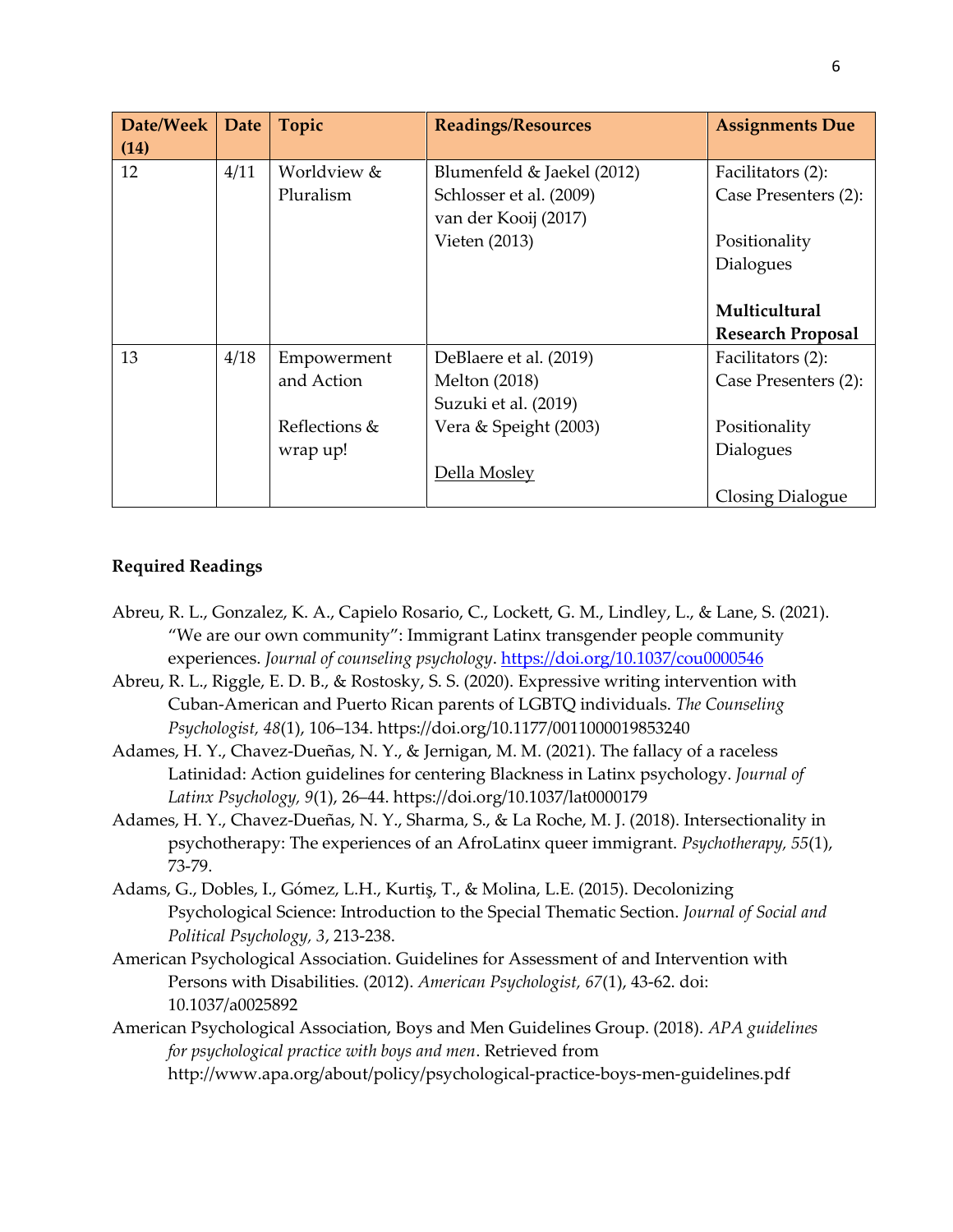- American Psychological Association. (2007). Guidelines for psychological practice with girls and women. *The American Psychologist*, *62*(9), 949-979.
- American Psychological Association (2012). Guidelines for psychological practice with lesbian, gay, and bisexual clients. *American Psychologist, 67(1),* 10-42. doi:10.1037/a0024659
- American Psychological Association. (2014). Guidelines for psychological practice with older adults. *The American Psychologist*, *69*(1), 34.
- American Psychological Association. (2019). *Guidelines for Psychological Practice for People with Low-Income and Economic Marginalization*. Retrieved from www.apa.org/about/policy/guidelines-lowincome.pdf.
- American Psychological Association. (2015). *Guidelines for Psychological Practice with Transgender and Gender Nonconforming People*. Retrieved from http://www.apa.org/practice/guidelines/transgender.pdf
- American Psychological Association. (2017). *Multicultural Guidelines: An Ecological Approach to Context, Identity, and Intersectionality*. Retrieved from: <http://www.apa.org/about/policy/multicultural-guidelines.pdf>
- American Psychological Association. (2019), *APA Resolution on Support of Universal Design and Accessibility in Education, Training and Practice*. Washington, DC. Retrieved from https://www.apa.org/about/policy/universal-design-accessibility-education
- Artman, L. K., & Daniels, J. A. (2010). Disability and psychotherapy practice: Cultural competence and practical tips. *Professional Psychology: Research and Practice, 41*(5), 442– 448. [https://doi.org/10.1037/a0020864](https://psycnet.apa.org/doi/10.1037/a0020864)
- Beel, N., Jeffries, C., Brownlow, C., Winterbotham, S., & du Preez, J. (2018). Recommendations for male-friendly individual counseling with men: A qualitative systematic literature review for the period 1995–2016. *Psychology of Men & Masculinity, 19*(4), 600– 611. [https://doi.org/10.1037/men0000137](https://psycnet.apa.org/doi/10.1037/men0000137)
- Blumenfeld, W. J., & Jaekel, K. (2012). Exploring levels of Christian privilege awareness among preservice teachers. *Journal of Social Issues*, *68*(1), 128-144.
- Burnette, C. E. & Figley, C. R. (2017). Historical Oppression, Resilience, and Transcendence: Can a Holistic Framework Help Explain Violence Experienced by Indigenous People? *Social Work*, *62*(1), 37–44. https://doi.org/10.1093/sw/sww065
- Capielo Rosario, C., Schaefer, A., Ballesteros, J., Rentería, R., & David, E. J. R. (2019). A caballo regalao no se le mira el colmillo: Colonial mentality and Puerto Rican depression. *Journal of Counseling Psychology, 66*(4), 396–408. [https://doi.org/10.1037/cou0000347](https://psycnet.apa.org/doi/10.1037/cou0000347)
- Daumeyer, N. M., Onyeador, I. N., Brown, X., Richeson, J. A. (2019). Consequences of attributing discrimination to implicit vs. explicit bias. *Journal of Experimental Social Psychology, 84*, 103812. https://doi.org/10.1016/j.jesp.2019.04.010.
- de Arellano, M. A., Andrews, A. R. III, Reid-Quiñones, K., Vasquez, D., Doherty, L. S., Danielson, C. K., & Rheingold, A. (2018). Immigration trauma among Hispanic youth: Missed by trauma assessments and predictive of depression and PTSD symptoms. *Journal of Latina/o Psychology, 6*(3), 159–174. [https://doi.org/10.1037/lat0000090](https://psycnet.apa.org/doi/10.1037/lat0000090)
- DeBlaere, C., Singh, A. A., Wilcox, M. M., Cokley, K. O., Delgado-Romero, E. A., Scalise, D. A., & Shawahin, L. (2019). Social Justice in Counseling Psychology: Then, Now, and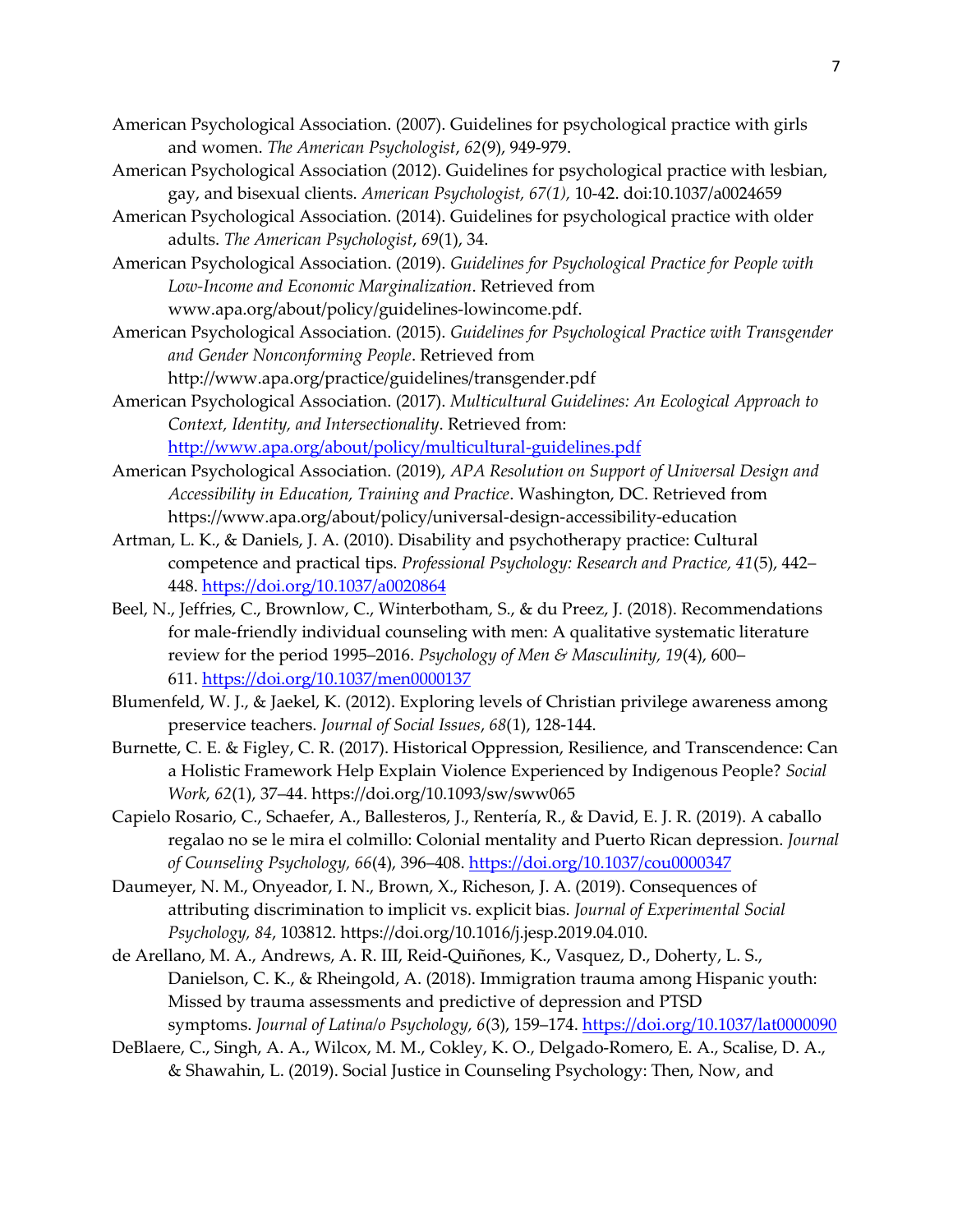Looking Forward. *The Counseling Psychologist*, *47*(6), 938– 962. <https://doi.org/10.1177/0011000019893283>

- Duffy, R. D., Kim, H. J., Boren, S., Pendleton, L., & Perez, G. (2021). Lifetime experiences of economic constraints and marginalization among incoming college students: A latent profile analysis. *Journal of Diversity in Higher Education.* Advance online publication. [https://doi.org/10.1037/dhe0000344](https://psycnet.apa.org/doi/10.1037/dhe0000344)
- Dunn, D. S., & Andrews, E. E. (2015). Person-first and identity-first language: Developing psychologists' cultural competence using disability language. *American Psychologist*, *70*(3), 255. http://dx.doi.org/10.1037/a0038636
- English, D., Rendina, H. J., & Parsons, J. T. (2018). The effects of intersecting stigma: A longitudinal examination of minority stress, mental health, and substance use among Black, Latino, and multiracial gay and bisexual men. *Psychology of Violence, 8*(6), 669-679. http://dx.doi.org/10.1037/vio0000218
- Estrada-Villalta, S., & Adams, G. (2018). Decolonizing development: A decolonial approach to the psychology of economic inequality. Translational Issues in Psychological Science, 4, 198–209. http://dx.doi.org/10.1037/tps0000157
- French, B. H., Lewis, J. A., Mosley, D. V., Adames, H. Y., Chavez-Dueñas, N. Y., Chen, G. A., & Neville, H. A. (2020). Toward a Psychological Framework of Radical Healing in Communities of Color. *The Counseling Psychologist*, *48*(1), 14– 46. <https://doi.org/10.1177/0011000019843506>
- Gaskin, C. J. (2015). On the potential for psychological researchers and psychologists to promote the social inclusion of people with disability: a review. *Australian Psychologist*, *50*(6), 445- 454.
- hooks, b. (n.d.). Understanding Patriarchy. Retrieved from https://imaginenoborders.org/pdf/zines/UnderstandingPatriarchy.pdf
- Lee, B. A., Neville, H. A., Schlosser, M., Valgoi, M. J., & Cha-Jua, S. K. (2021). Ethnocultural Empathy and Racial Colorblindness Among White Police Recruits: Do Cross-Racial Friendships Matter? *Race and Justice*. <https://doi.org/10.1177/21533687211021051>
- Lewis, J. A., Cameron, R. P., Kim-Ju, G., & Meyers, L. S. (2020). Examining the relations between racial identity and coping with race-related stress among African American, Asian American, and Latinx college students*. Journal of Multicultural Counseling and Development, 48*, 108-119. <https://doi.org/10.1002/jmcd.12169>
- Liang, J., Matheson, B. E., & Douglas, J. M. (2016). Mental health diagnostic considerations in racial/ethnic minority youth. *Journal of Child and Family Studies*, *25*(6), 1926–1940. https://doi.org/10.1007/s10826-015-0351-z
- Melton, M. L. (2018). Ally, activist, advocate: Addressing role complexities for the multiculturally competent psychologist. *Professional Psychology: Research and Practice, 49*(1), 83-89. [Http://dx.Doi.Org/10.1037/pro0000175](http://dx.doi.org/10.1037/pro0000175)
- Moradi, B., & Grzanka, P. R. (2017). Using intersectionality responsibly: Toward critical epistemology, structural analysis, and social justice activism. *Journal of Counseling Psychology, 64*(5), 500-513.
- Mosley, D. V., Gonzalez, K. A., Abreu, R. L., & Kaivan, N. C. (2019). Unseen and underserved: A content analysis of wellness support services for bi + people of color and indigenous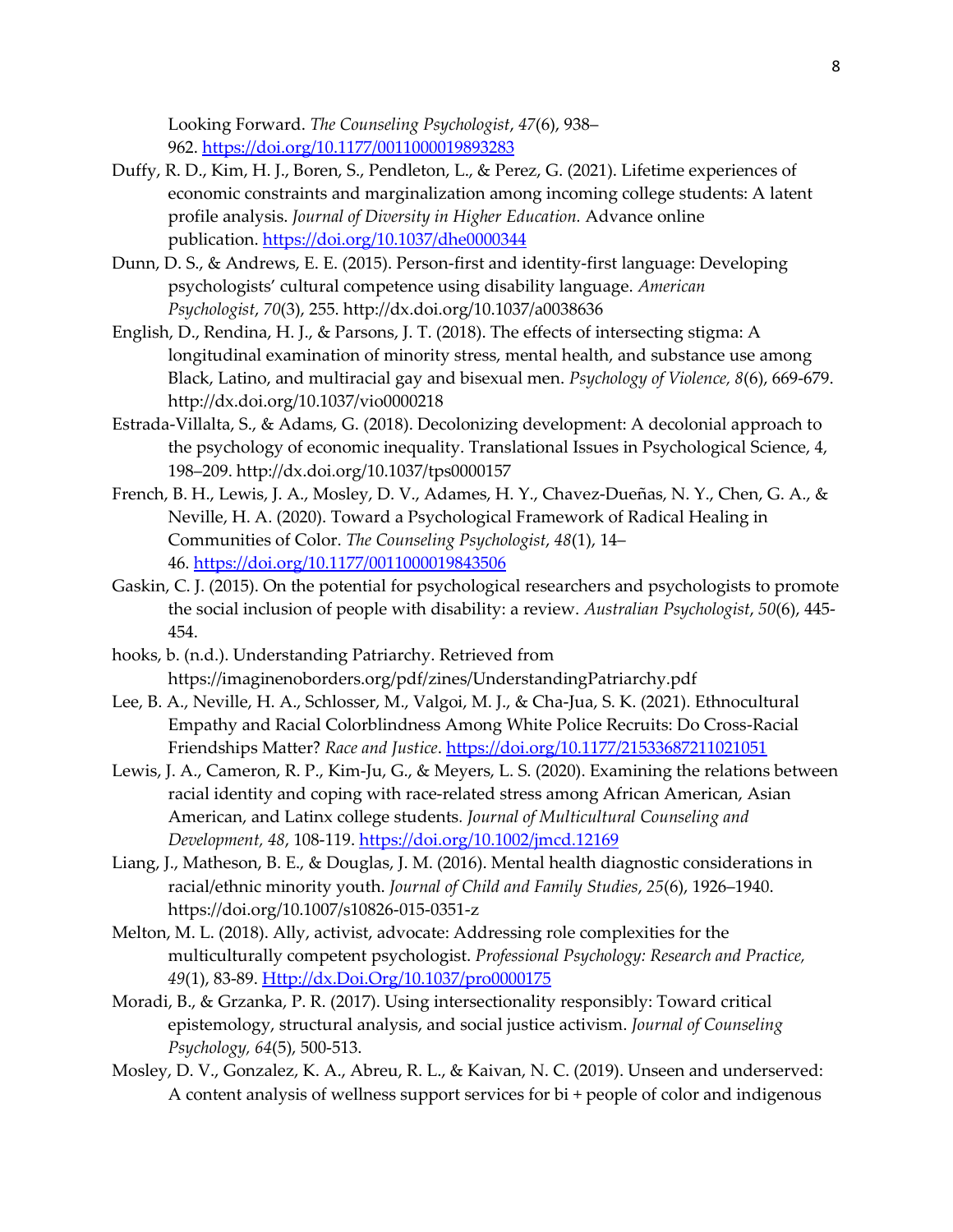people on U.S. Campuses. *Journal of Bisexuality*. https://doi.org/10.1080/15299716.2019.1617552

- Mosley, D. V., Hargons, C. N., Meiller, C., Angyal, B., Wheeler, P., Davis, C., & Stevens-Watkins, D. (2021). Critical consciousness of anti-Black racism: A practical model to prevent and resist racial trauma. *Journal of counseling psychology*, *68*(1), 1–16. https://doi.org/10.1037/cou0000430
- Nadal, K. L., King, R., Sissoko, D. G., Floyd, N., & Hines, D. (2021). The legacies of systemic and internalized oppression: Experiences of microaggressions, imposter phenomenon, and stereotype threat on historically marginalized groups. *New Ideas in Psychology*, *63*, 100895.
- Nelson, T. D. (2016). Promoting healthy aging by confronting ageism. *American Psychologist, 71*(4), 276-282. http://dx.doi.org/10.1037/a0040221
- Pierce, C. M. (1986, May 12). *Unity in Diversity: Thirty-Three Years of Stress*. Presented as the Solomon Carter Fuller Lecture. American Psychiatric Association Meeting, Washington, DC. Retrieved from https://files.eric.ed.gov/fulltext/ED328624.pdf#page=297
- Prilleltensky, I., (2008). The role of power in wellness, oppression, and liberation: The promise of psychopolitical validity. *Journal of Community Psychology, 36*(2), 116-136.
- Rivera Ramos, Z. A., Lawson-Ross, A., & Hernández, C. (2020). Somos Latinx: Exploring cultural values of sexual and gender diverse Latinx clients. In J. S. Whitman & C. J. Boyd (Eds.), *Homework Assignments and Handouts for LGBTQ+ Clients: A Mental Health and Counseling Handbook.* New York, NY: Harrington Park Press.
- Schlosser, L. Z., Ali, S. R., Ackerman, S. R., & Dewey, J. J. H. (2009). Religion, ethnicity, culture, way of life: Jews, Muslims, and multicultural counseling. *Counseling and Values, 54(1),* 48- 64.
- Singh, A. (2020). Building a Counseling Psychology of Liberation: The Path Behind Us, Under Us, and Before Us. *The Counseling Psychologist*, *48*(8), 1109– 1130. <https://doi.org/10.1177/0011000020959007>
- Singh, A. A., & Moss, L. (2016). Using Relational-Cultural Theory in LGBTQQ Counseling: Addressing Heterosexism and Enhancing Relational Competencies. *Journal of Counseling & Development*, *94*(4), 398-404. doi:10.1002/jcad.12098
- Smith, L., Shenk, M. K., Tran, C., Poon, D. C., Wahba, R., & Voegtli, K. (2017). "There's not a rug big enough to hide us under": Participatory action research as anti-ageist psychological practice. *Professional Psychology: Research and Practice*, *48*(6), 412. http://dx.doi.org/10.1037/pro0000138
- Smith, L., Velez, B., Chambers, C. and Baranowski, K. (2019), Economic Disadvantage at the Intersections: Contemporary Stereotypes in the Headlines. Journal of Multicultural Counseling and Development, 47: 190-206. <https://doi.org/10.1002/jmcd.12141>
- Spanierman, L. B., & Smith, L. (2017). Roles and responsibilities of White allies: Implications for research, teaching, and practice. *The Counseling Psychologist, 45*(5), 606-617. http://dx.doi.org.ezproxy.stthomas.edu/10.1177/0011000017717712
- Sue, D. W., Alsaidi, S., Awad, M. N., Glaeser, E., Calle, C. Z., & Mendez, N. (2019). Disarming racial microaggressions: Microintervention strategies for targets, White allies, and bystanders. *American Psychologist, 74*(1), 128-142. http://dx.doi.org/10.1037/amp0000296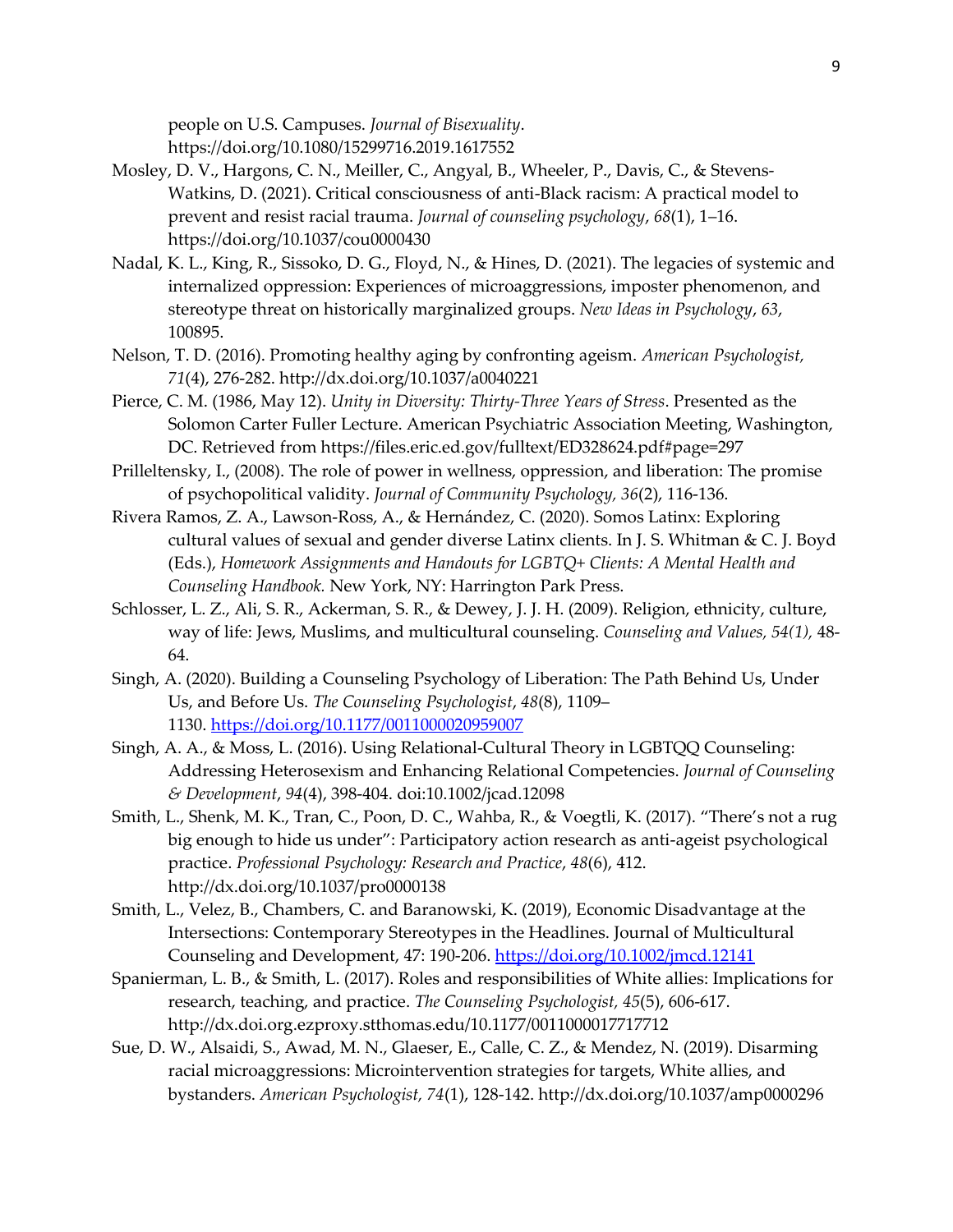- Suzuki, L. A., O'Shaughnessy, T. A., Roysircar, G., Ponterotto, J. G., & Carter, R. T. (2019). Counseling psychology and the amelioration of oppression: Translating our knowledge into action. *The Counseling Psychologist*, *47*(6), 826-872.
- van der Kooij, J. C., de Ruyter, D. J., & Miedema, S. (2017). The merits of using "worldview" in religious education. *Religious Education*, *112*(2), 172-184.
- Vera, E. M., & Speight, S. L. (2003). Multicultural Competence, Social Justice, and Counseling Psychology: Expanding Our Roles. *The Counseling Psychologist*, *31*(3), 253– 272. <https://doi.org/10.1177/0011000003031003001>
- Vieten, C., Scammell, S., Pilato, R., Ammondson, I., Pargament, K. I., & Lukoff, D. (2013). Spiritual and religious competencies for psychologists. *Psychology of Religion and Spirituality*, *5*(3), 129-144.

#### **ACADEMIC REQUIREMENTS AND GRADING**

#### **Assignments**

An assignment is considered late if you do not turn it in by the class time on the due date. Late assignments will have 10% of their total points deducted per day (including Saturday and Sunday). With that said, however, I realize that circumstances arise that may prevent you from turning an assignment in on time. If you do not wish to be penalized for this, you are responsible for making arrangements with me *before* the due date. Assignments will be accepted via Canvas *only*, NOT as attachments through email or as hard copies in class, except where explicitly noted. Required assignments are described below:

1. *Attendance & Participation*. Regular and punctual attendance is mandatory, given that this course is based on dialogue and in-class activities that cannot be easily made up. Much of the learning in this class will come from group discussions. You should be prepared to contribute your thoughts and reactions to the readings. It is critical that you complete all the readings and viewed all materials for each class, engage in class discussions, are respectful and attentive toward your peers in class, and are well prepared for class. This includes bringing detailed notes about the readings' key concepts, findings, conclusions, contributions, and limitations. *Your grade will be dropped a letter if you miss three or more classes and/or if you are habitually late*. Please inform me in advance through Canvas if you will be absent from class, so that I can plan experiential activities accordingly.

In evaluating your class participation, I will be attending to your level of **preparedness** (e.g., your comments reflect that you read the material) and your level of **engagement** in class discussions (e.g., frequency of contribution, attention to self and others' reactions/comments, relevance and thoughtfulness of participation) (see Appendix A for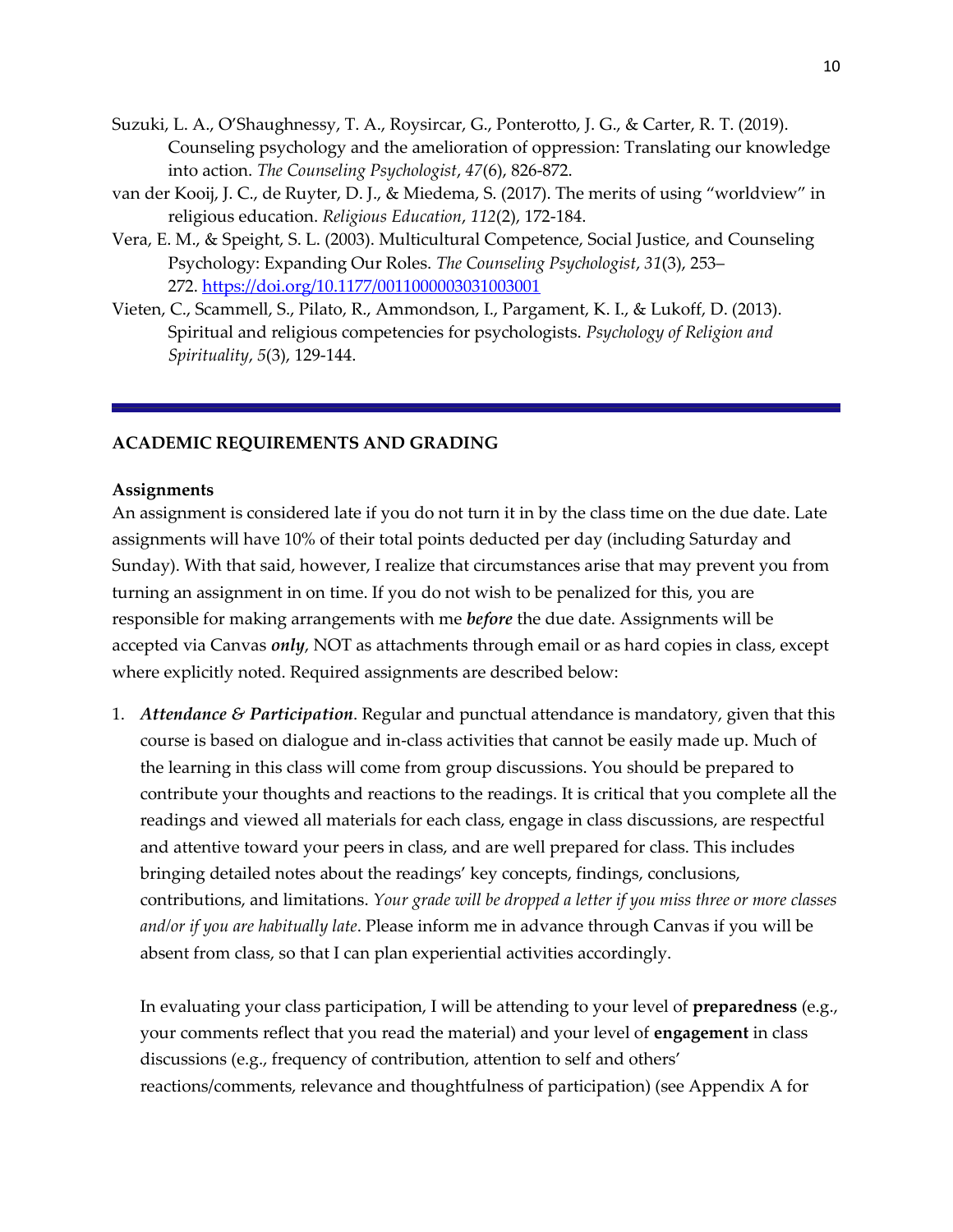general guidelines about how to gauge your own in-class participation). If you have any reservations about speaking up in class, I encourage you to speak with me so that we can devise strategies for you to effectively participate in the class in a personally and culturally fitting manner.

- 2. *Class Facilitation*. To support you in integrating and applying the material from this course into your teaching, you will facilitate a class session based on the topic for the week you sign up. You should facilitate the discussion critically by discussing dynamics of power, privilege, and oppression, as well as the contributions and limitations of the readings. Consider creative ways to engage class members with the topic and practice cultural humility as you interact with the class and explore the topic. Each class facilitation should include the following dimensions of evaluation:
	- A critical overview and analysis of the readings and course materials, including major themes (5 points)
	- Critical questions facilitative of class discussion (5 points)
	- An opportunity for self-reflection to support students' exploration of ways their cultural history, attitudes, and biases impact how they understand and interact with others who are different/similar in relation to the topic (5 points)
	- Culturally informed considerations based on the topic and the varying roles of psychologists (5 points)
- 3. *Multicultural Case Conceptualization Presentation*. To support you in integrating and applying the material from this course into your counseling work, you will select a client to present on how you integrate a multicultural and social justice lens. If you are not doing any practicum, you will select a character from a show or movie from a list of suggestions I will provide or one of your choosing if I approve after you consult with me. It would be helpful if you select a client or character who holds multiple identities different from you. You will present for 20 minutes, including discussion with class members. Your professionalism along with the overall quality of the presentation will be part of your grade on this presentation. You are also expected to prepare a handout of the case conceptualization for the class (3-5 pages, double-spaced, Times New Roman 12).

The handout will determine 50% of your case conceptualization grade and your presentation will determine the other 50% of your case conceptualization grade. Dimensions of evaluation for the handout and presentation include (10 points for handout, 10 points for presentation):

• Conceptualizing client's presenting concerns considering how their cultural identities and lived experiences of privilege and oppression influence their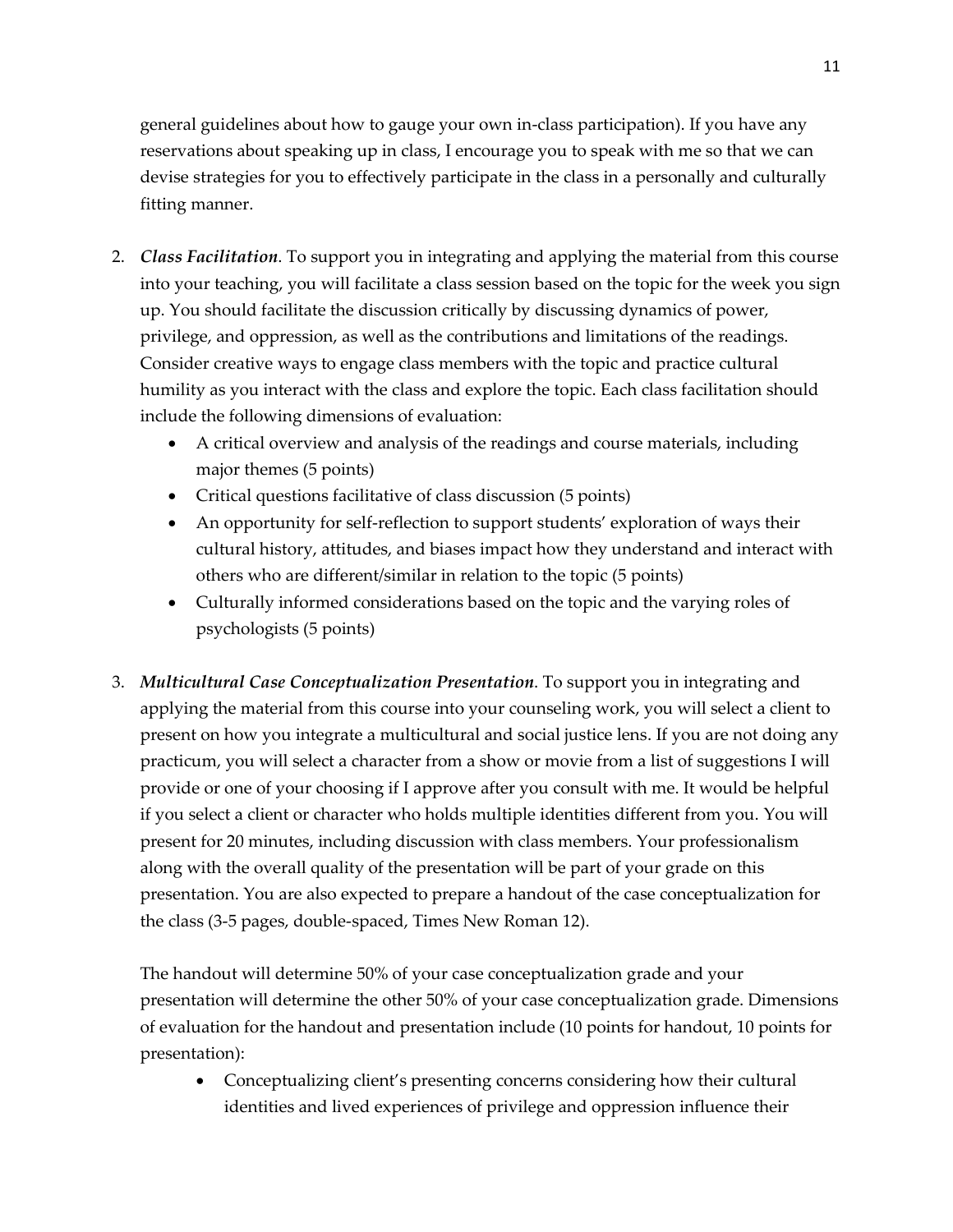mental wellness. Make sure to include a completed graphic of the *Layered Ecological Model of the Multicultural Guidelines* (2 points for handout, 2 points for presentation).

- Describing your approach(es) in working with this client from a multicultural and social justice lens, including your rationale for using such approach(es), as well as the strengths and limitations in working with the client (1.5 points for handout, 1.5 points for presentation)
- Discussing how current events may impact client lived experiences (1.5 points for handout, 1.5 points for presentation)
- Identifying what advocacy and/or activism you may consider engaging in as part of your work with the client (1.5 points for handout, 1.5 points for presentation)
- Reflecting on your biases as you work with this client and how you address them (2 points for handout, 2 points for presentation)
- Integrating relevant multicultural literature (1.5 points for handout, 1.5 points for presentation)

# *Make sure to NOT include any client identifying information on the handout and presentation.*

4. *Multicultural Positionality & Dialogue*. *This assignment was originally developed by Dr. Bryana French and modified by Dr. Della Mosley*. This assignment aims to improve your awareness of your values, biases, assumptions, and blind spots through personal reflection and group dialogue of your social identity groups and positionality.

*Personal Reflection.* You will create a work product (e.g., paper, presentation, poster, zine, or audio or video recording) that will serve as an autobiographical account of the critical incidents in your sociocultural development related to social class, gender, sexual/affectional orientation, race, ability, age, nationality, and worldview (spirituality, religion, and other values). *Make sure to discuss your racial identity and at least one privileged identity*. You will submit the work product via Canvas prior to class on the day you sign up. Your product will be evaluated based on the following criteria:

- Brief profile of your immediate family regarding the social identity groups mentioned and when/how did you first realized your social identity group memberships (e.g., cis-het woman) and positionality (e.g., privileged), as well as how these influenced your development (2 points)
- Critical incidents that impacted your cultural awareness (2 points)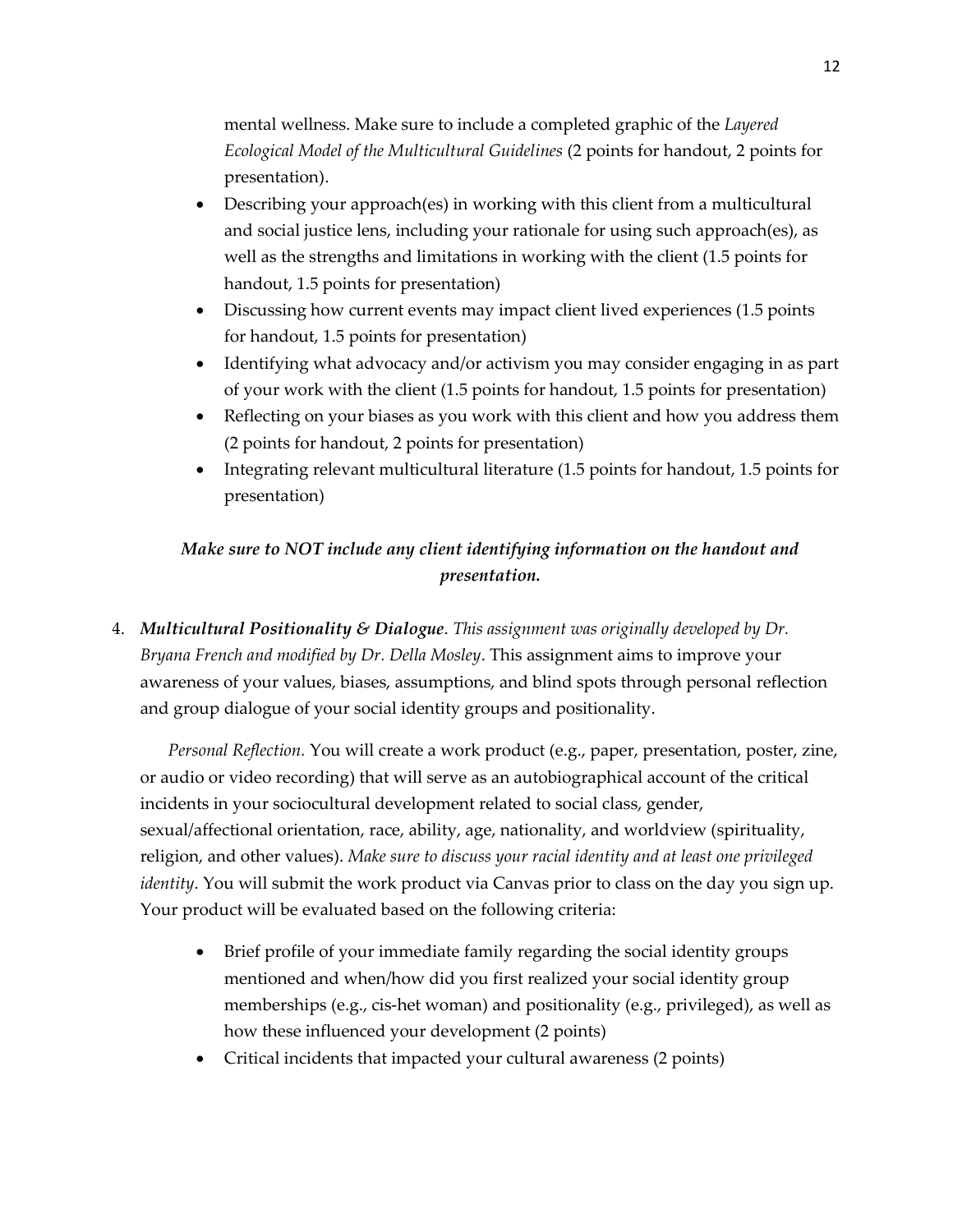- How you experience power, privilege, and oppression based on your intersecting identities (2 points)
- How your cultural development and positionality impact your professional work (2 points)
- How your positionality and that of the people you work with influence one another and the inherent power dynamics (2 points)

The hope is to support self-reflection about your lived experiences and the intersectionality of your social identities.

*Group Dialogue.* You will share your reflections with your classmates through 20-minute dialogues where everyone will rotate being the "sharer" (5 points). *Make sure to discuss your racial identity and at least one privileged identity*. This is an opportunity to be vulnerable and share your sociocultural development, socialization, experiences, and positionality. This experience may be uncomfortable, and it is part of the process of engaging in cultural humility in order to better know yourself, communicate your experiences with others, and receive feedback. Be thoughtful about what you choose to disclose and why.

Classmates will participate in the dialogue through different facilitation roles by asking questions to understand the "sharer's" experiences and emotional reactions in the moment and/or the time of the event(s), as well as to ask for clarification. Students will rotate among the following facilitation roles:

- "Empathizer:" tries to understand the experiences shared from the sharer's point of view and offers validation and support (1 point)
- "Challenger:" supports the sharer to think more critically about their experiences through asking challenging questions and/or providing feedback about potential blind spots (1 point)
- "Systemic Observer:" makes observations about the systems of privilege and oppression that may be represented on the sharer's experiences for the sharer to reflect on (1 point)
- "Curious Inquirer:" asks questions to gather more information or deepen understanding (1 point)
- "Process Observer:" makes observations about the dynamics of the sharer and their process, as well as the group's responses at the end of the sharing (1 point)

Students in these facilitation roles must remain respectful and considerate. It is important to develop comfort with difficult, personal, and emotionally vulnerable conversations as a psychologist and develop skills facilitating such conversations. All information shared during the group dialogue is confidential and private. You will not discuss any content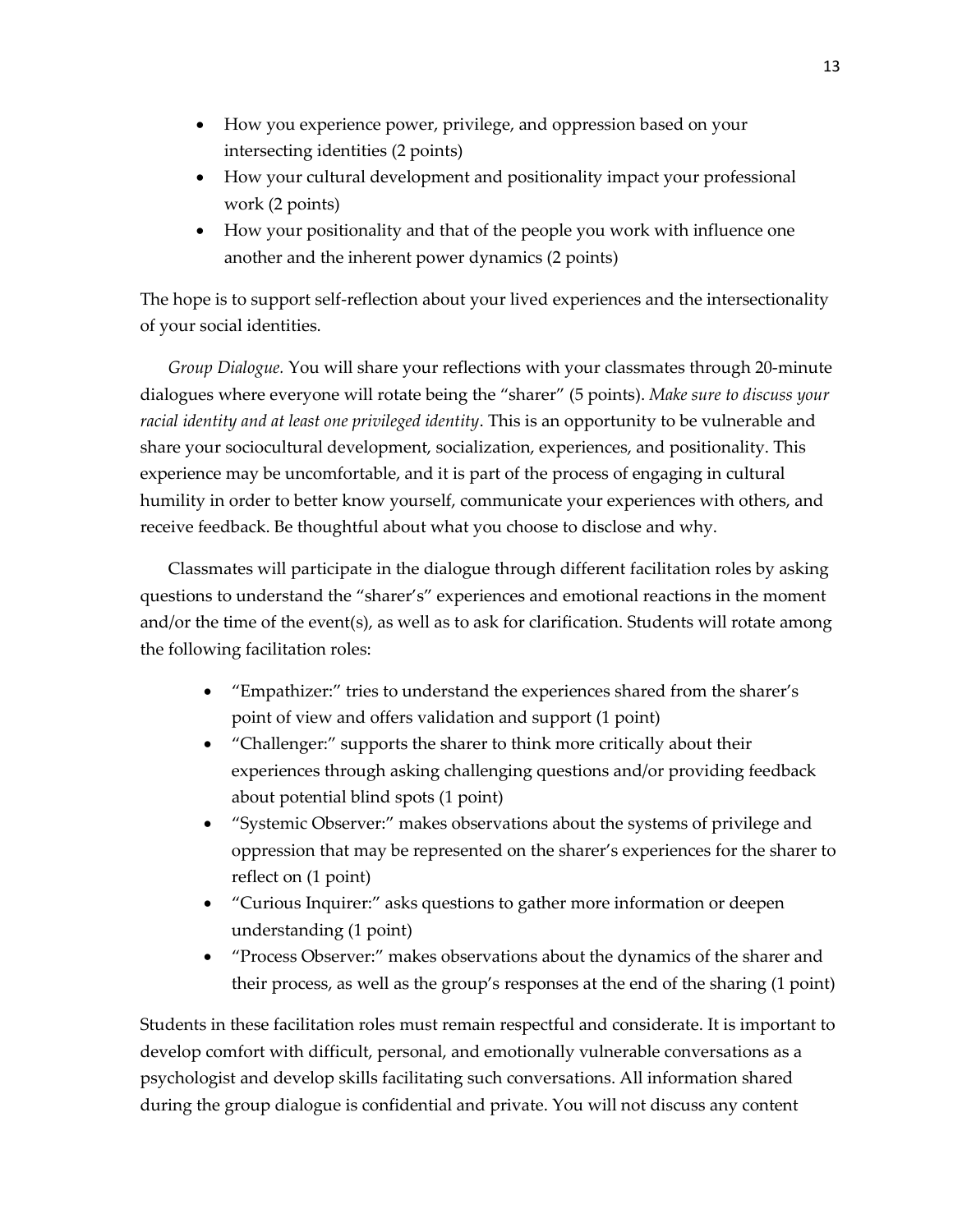outside of class and will not follow-up with anyone about their disclosure. Only the "sharer" may choose to initiate a conversation to follow-up on what they shared outside of class.

5. *Reflection Papers*. You will complete two brief reflections to document your process of (a) understanding sociocultural factors and systems that influence your lived experiences (2 points) and (3) integrating course readings personally and professionally to identify what you are going to do with the awareness and knowledge you have gained (3 points). This also serves to communicate with me about what is going well and what I need to address in class in order to facilitate a brave and safe learning environment.

Your reflections are **due February 14 and March 28, 2022 and are to be submitted via Canvas by the class start time.** They should not be longer than *two* pages.

- 6. *Multicultural Research Proposal*. To support you in integrating and applying the material from this course into your research, you will reflect on the research that you have been involved and consider how you can integrate the themes of multiculturalism and social justice. Your research proposal will include the following elements:
	- Summary and critical evaluation of the *empirical* and *theoretical* literature in your topic area from a multicultural and social justice approach
	- Research question(s), hypotheses, and rationale
	- Methods and appropriate analytic techniques to test your research question(s) and hypotheses
	- Discussion about what your findings may mean and how you intend to disseminate them
	- Implications of this work and directions for future research

You are not asked to write a new proposal for this class. Instead, you are encouraged to use your current research project to identify ways in which you can more fully integrate multicultural and social justice considerations into the research (a) content (e.g., theoretical frame, variables, hypotheses) and (b) process (e.g., methodological decisions and procedures). Please note that conducting group comparisons is not sufficient, I want you to really think about every step of the research process, from formulating questions to analyzing and interpreting data, to disseminating findings, and discuss how you can integrate a multicultural and social justice perspective into your research project.

The first draft of this paper is due on **March 14, 2022 and is to be submitted via Canvas by the class start time**. Turning in a draft is *optional* if you are interested in receiving feedback on your progress. At this stage, it is expected that your proposal is close to be finalized and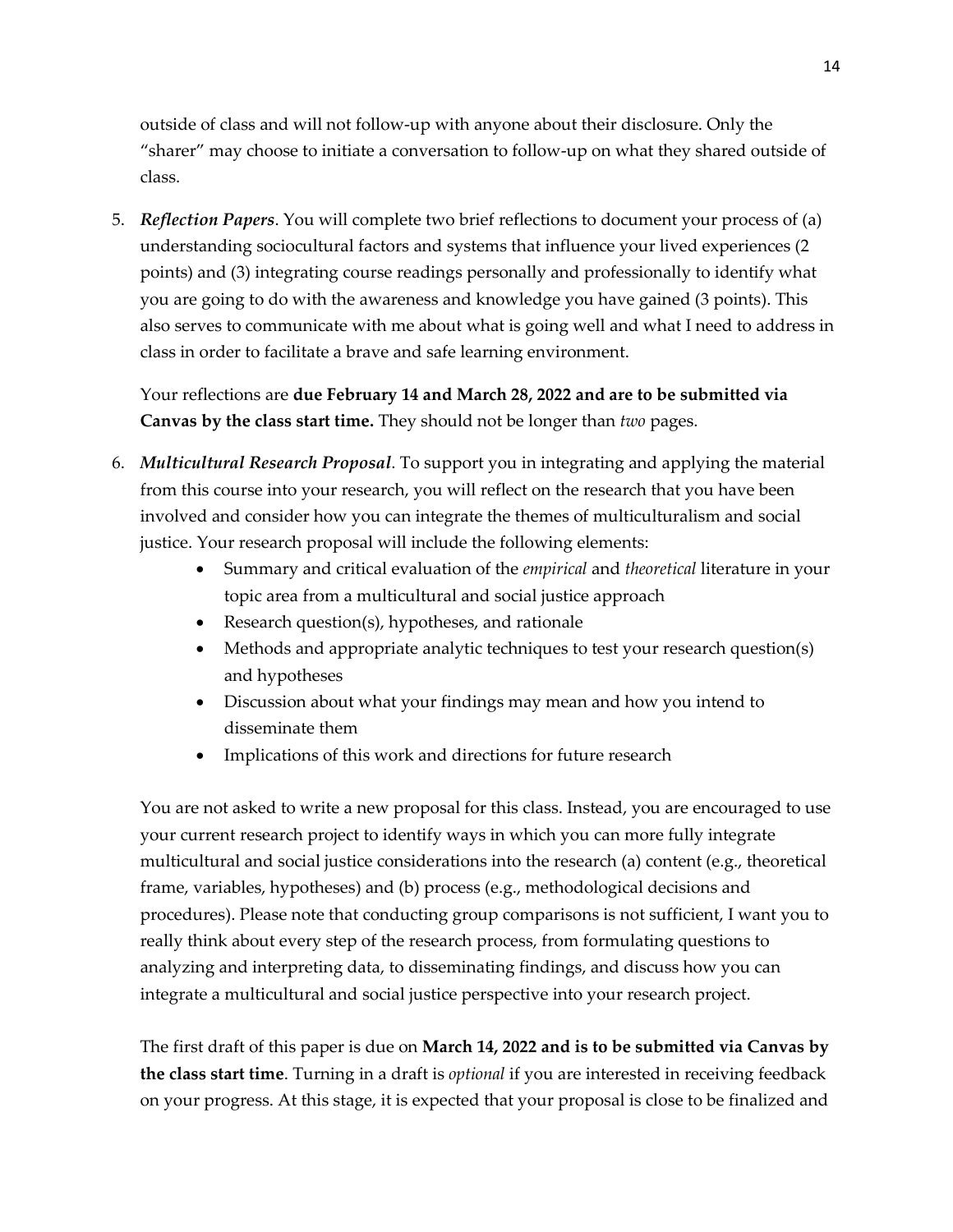you started to critique your work from a multicultural and social justice lens. Make sure that your draft references assigned readings and, if applicable, other multicultural and social justice-oriented literature that may have implications for your study.

Your final research proposal paper is **due April 11, 2022 and is to be submitted via Canvas by the class start time.** It should not be any longer than 10 pages (not including title page, abstract, tables, figures, and references).

Your draft and final paper should be in APA style. The only exception is that you will **use a font color other than black for the critique/integration of the multicultural and social justice lens**. Make clear what is the original paper content and what has been added as you reflected on this research from a multicultural and social justice approach.

Dimensions of evaluation for research proposal:

- 1. Rationale, including summary and critical evaluation of the most relevant empirical and theoretical literature
- 2. Construct definitions and hypotheses
- 3. Participants and procedures (e.g., sample composition, recruitment)
- 4. Research design and instruments
- 5. Proposed analyses (since this is a research proposal, results do not need to be described, but proposed analyses should be detailed)
- 6. Interpretation and dissemination of findings, potential implications of this study

Within domain evaluation criteria:

- 1 point per domain for specificity, detail, clarity, cohesiveness, and logic of the proposed research
- 1.5 points per domain for explicit and logical articulation of ways to integrate a multicultural and social justice lens into research content and process. This includes references to relevant literature.
	- o Both content and process do not have to be addressed within each domain, but both content and process should be addressed across domains.
	- o In some domains, you may find that the research, as originally conducted, integrated a multicultural and social justice lens. In such situations, you should explicitly explain that with appropriate references to the literature. In such situations, I also encourage you to think whether additional steps could be taken to further integrate a multicultural and social justice lens into that domain.
- 5 points for general writing: spelling, grammar, APA style, etc.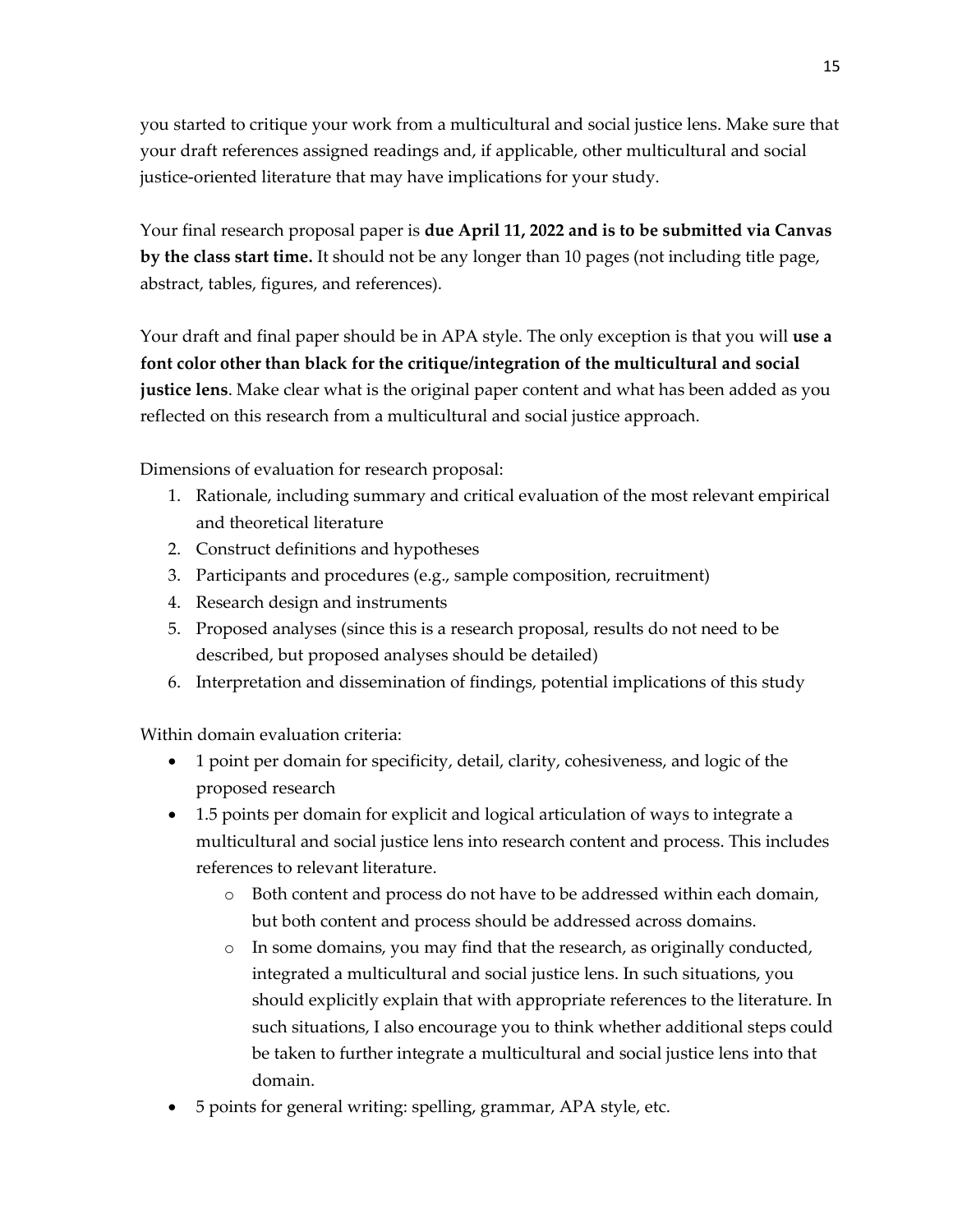# **Grading**

Course grades will be based on the following requirements:

|    | Requirement                            | Due<br>date      | Points or $\%$ of final grade ( $\%$ must sum to 100%)                                                                    |
|----|----------------------------------------|------------------|---------------------------------------------------------------------------------------------------------------------------|
| 1. | Attendance & Participation             | Each<br>class    | 10 points (0.77 each class; 10%)                                                                                          |
| 2. | <b>Class Facilitation</b>              | Varied           | $20$ points $(20\%)$                                                                                                      |
| 3. | Case Conceptualization<br>Presentation | Varied           | 20 points (10 points for presentation and 10 points<br>for the corresponding handout; 20%)                                |
| 4. | Positionality & Dialogue               | Varied           | 20 points (10 points for the work product, five<br>points for sharing and <i>five</i> points for facilitating;<br>$20\%)$ |
| 5. | <b>Reflection Papers</b>               | $2/14$ &<br>3/28 | 10 points (5 points each; 10%)                                                                                            |
| 6. | <b>Research Proposal</b>               | 4/12             | 20 points (20%)                                                                                                           |

The point system used for grading is as follows: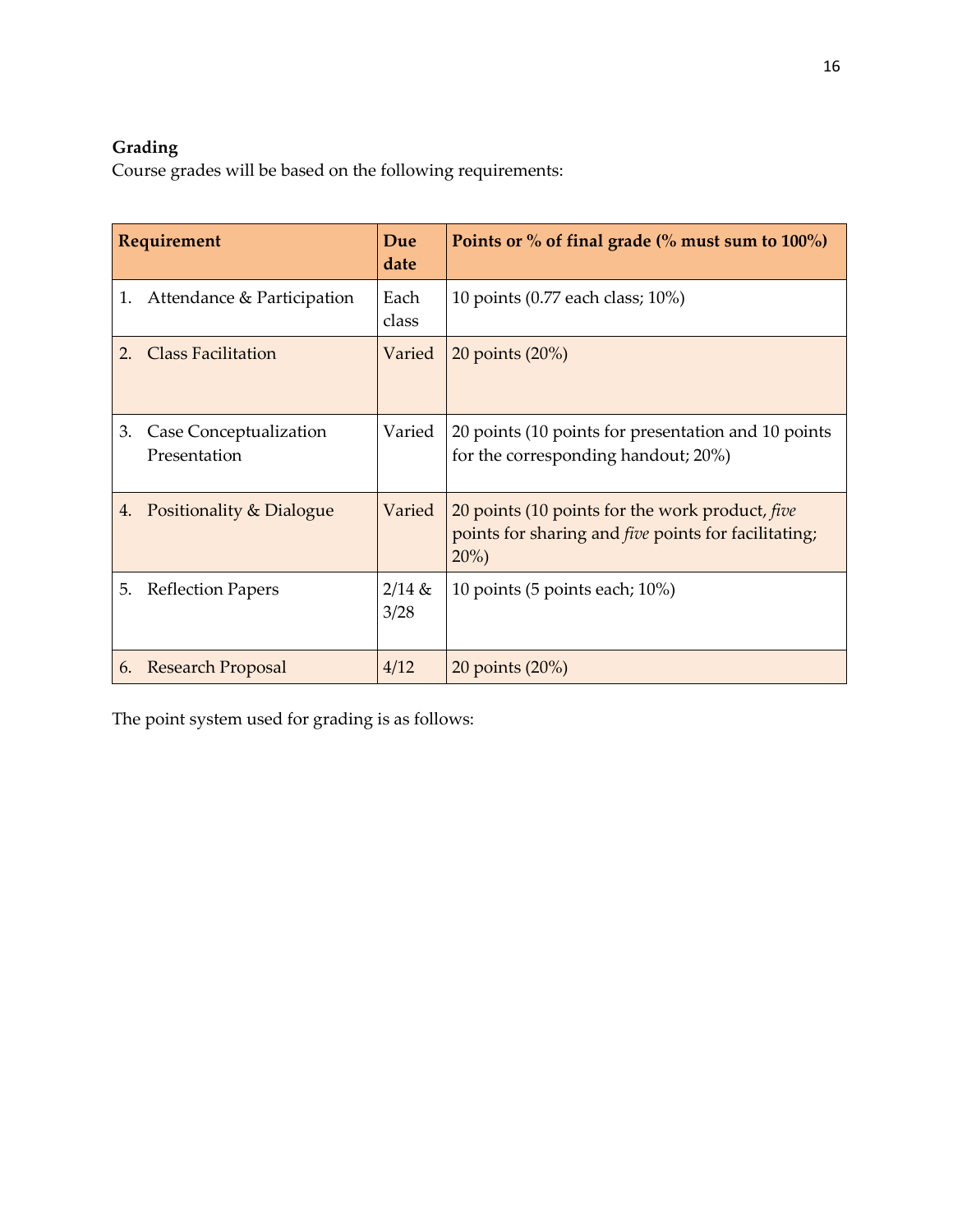| Percentage    | Letter |  |
|---------------|--------|--|
| <b>Earned</b> | Grade  |  |
| 93-100        | A      |  |
| $90 - 92$     | $A -$  |  |
| 87-89         | $B+$   |  |
| 83-86         | B      |  |
| 80-82         | B-     |  |
| 77-79         | $C+$   |  |
| 73-76         | C      |  |
| 70-72         | $C-$   |  |
| 67-69         | D+     |  |
| 63-66         | D      |  |
| 60-62         | D-     |  |
| Below 60      | F.     |  |

A grade of "I" (incomplete) is assigned only for work which has been of a passing quality through the semester and that the student cannot complete within the time frame of the semester due to extenuating circumstances. Students with special circumstances who may warrant an "I" must discuss this matter with me *before* the last day of class.

Please be aware that a C- is not an acceptable grade for graduate students. The GPA for graduate students must be 3.0 based on 5000 level courses and above to graduate. A grade of C counts toward a graduate degree only if based on credits in courses numbered 5000 or higher that have been earned with a B+ or higher.

More information on UF grading policy may be found at: <http://gradcatalog.ufl.edu/content.php?catoid=10&navoid=2020#grades>

## **Policy Related to Make up Work**

There are **no set times for makeup presentations or discussions**. Missed presentations or discussions need to be accompanied with written verification for why the presentation or discussion was missed (e.g., excuse from doctor, religious holiday, death in the family) in order to coordinate another time to give the presentation or complete the discussion points. Remember that every student is rotating presenting and discussing course work, so it is important to consider the potential impact on the class when you miss any work. Please consult the university guidelines for more information on the makeup policies: <https://catalog.ufl.edu/ugrad/current/regulations/info/attendance.aspx>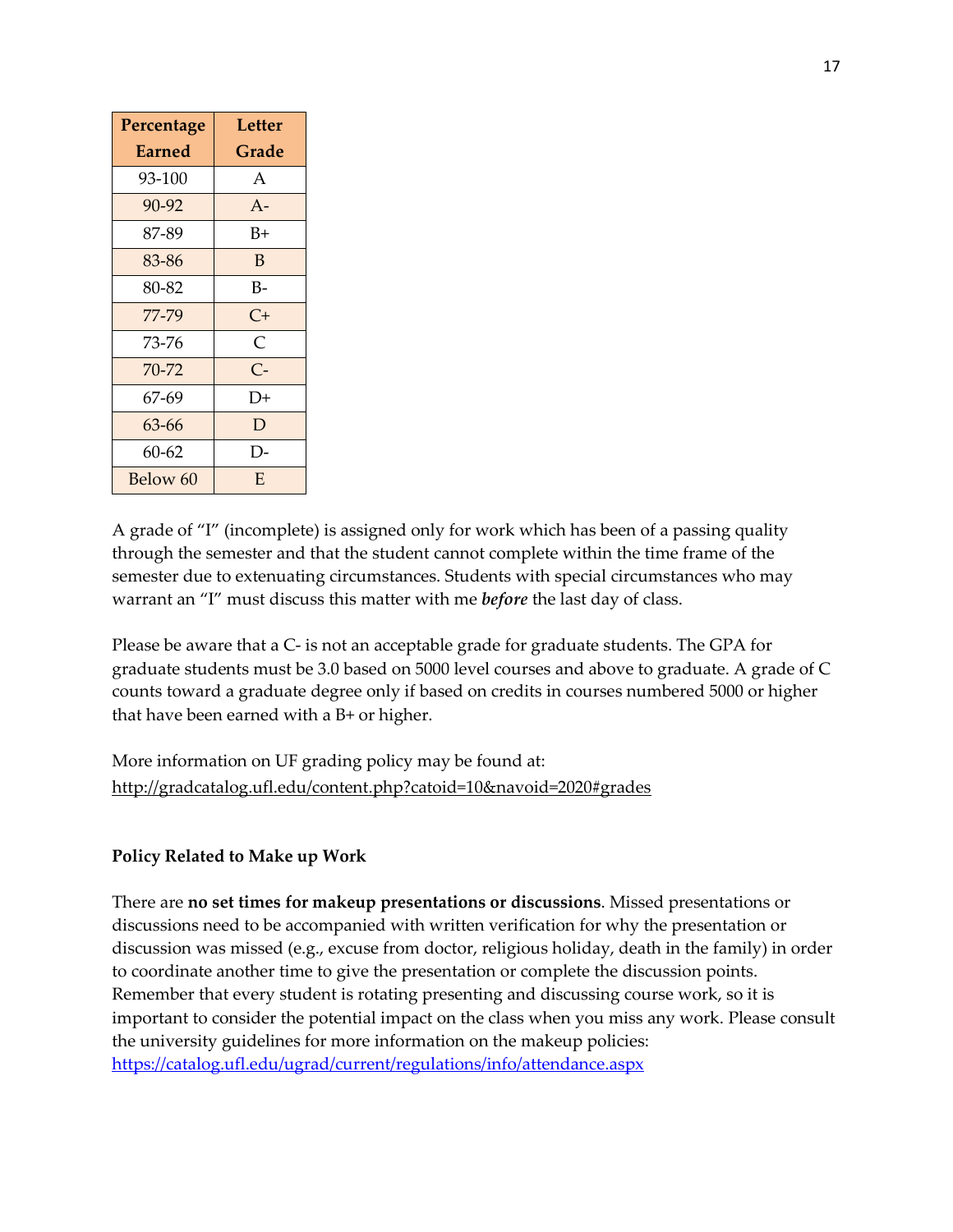We are experiencing a pandemic that is disproportionately impacting socially marginalized groups and there is ongoing violence towards historically marginalized groups in the U.S. and abroad that can be distressing. Therefore, if you have a concern related to the COVID-19 pandemic or social justice issues that impacts your ability to engage with class materials and assignments, please reach out to me during office hours or via Canvas, so that we can discuss a plan that supports you and your participation in the course.

Please note: Any requests for make-ups due to technical issues MUST be accompanied by the UF Computing help desk [\(http://helpdesk.ufl.edu/\)](http://helpdesk.ufl.edu/) correspondence. You MUST e-mail me within 24 hours of the technical difficulty if you wish to request a make-up.

### **Policy Related to Required Class Attendance**

As stated under the 'Assignments' section, attendance is part of the course grade. Your grade will be dropped a letter if you miss three or more classes and/or if you are habitually arriving late and/or leaving early (three times equals one absence). I will verify attendance with a signup sheet. Please inform me in advance through Canvas if you will be absent from class.

Please note all faculty are bound by the UF policy for excused absences. Excused absences must be consistent with university policies in the Graduate Catalog [\(https://catalog.ufl.edu/graduate/regulations/#text\)](https://catalog.ufl.edu/graduate/regulations/#text). Additional information can be found here: <https://catalog.ufl.edu/ugrad/current/regulations/info/attendance.aspx>

## **STUDENT EXPECTATIONS, ROLES, AND OPPORTUNITIES FOR INPUT**

## **Expectations Regarding Course Behavior**

Students are expected to report to class on time, be prepared for the class by having read assigned material, and to participate in discussions as appropriate. Lecture materials will be available on the Canvas website in advance of each class, so students are encouraged to follow along with the lectures and to take notes by either printing out the materials or by accessing them via a laptop computer during class. Students are asked to silence their cell phones at the beginning of class and to show respect for all other persons while class is in session.

### **Communication Guidelines**

Students are encouraged to ask questions and to respond to my queries during class. If students have special questions or concerns they would prefer to discuss privately with me, they are encouraged to attend office hours or to approach me immediately after class.

### **Academic Integrity**

Students are expected to act in accordance with the University of Florida policy on academic integrity. As a student at the University of Florida, you have committed yourself to uphold the Honor Code, which includes the following pledge: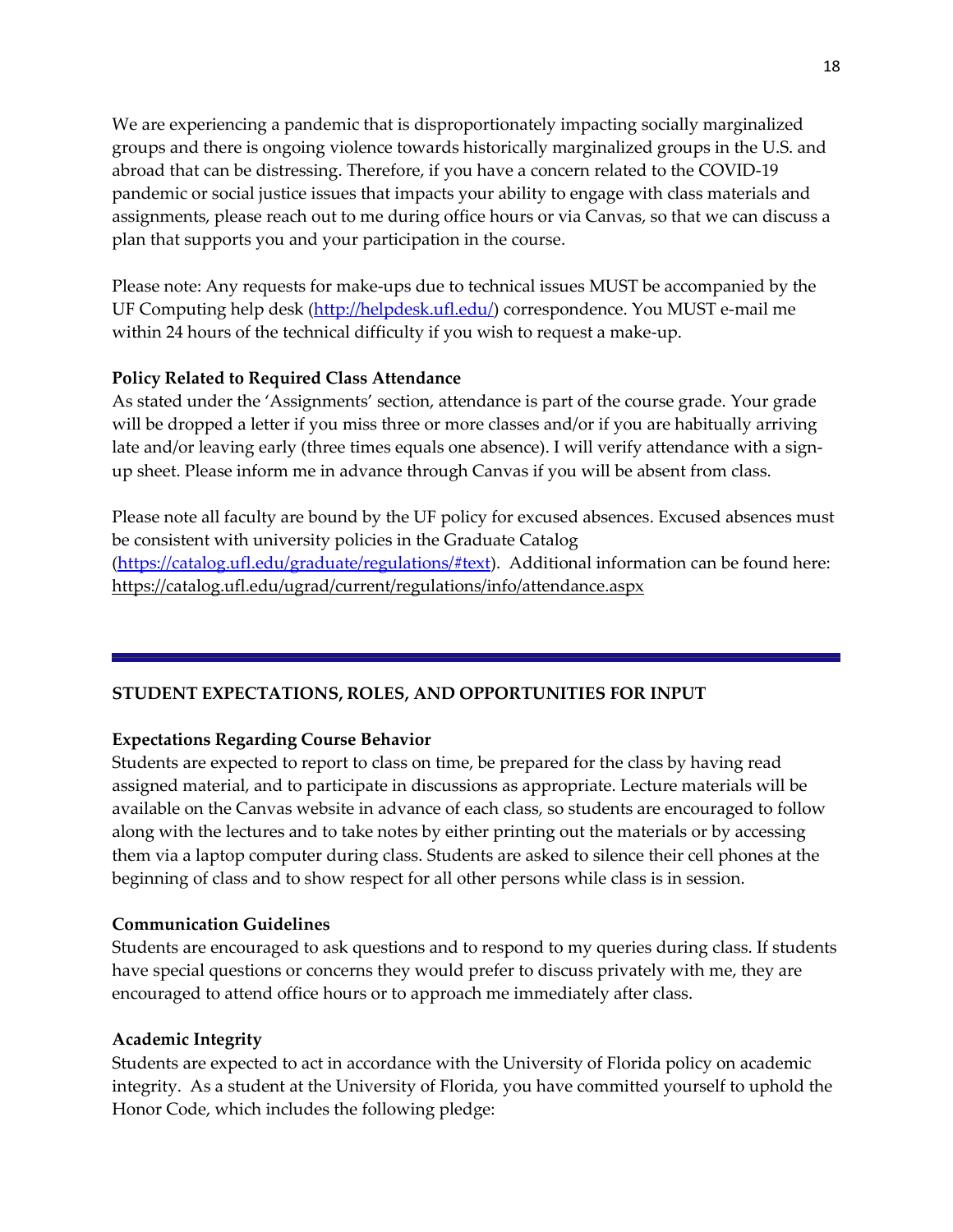# "**We, the members of the University of Florida community, pledge to hold ourselves and our peers to the highest standards of honesty and integrity**."

You are expected to exhibit behavior consistent with this commitment to the UF academic community, and on all work submitted for credit at the University of Florida, the following pledge is either required or implied:

# **"On my honor, I have neither given nor received unauthorized aid in doing this assignment."**

It is your individual responsibility to know and comply with all university policies and procedures regarding academic integrity and the Student Honor Code. Violations of the Honor Code at the University of Florida will not be tolerated. Violations will be reported to the Dean of Students Office for consideration of disciplinary action. For additional information regarding Academic Integrity, please see Student Conduct and Honor Code or the Graduate Student Website for additional details: <https://www.dso.ufl.edu/sccr/process/student-conduct-honor-code/>

<http://gradschool.ufl.edu/students/introduction.html>

Please remember cheating, lying, misrepresentation, or plagiarism in any form is unacceptable and inexcusable behavior.

## **Professionalism and COVID-19**

As students pursuing a path in the health professions or public health, it is crucial to demonstrate professional behaviors that reflect integrity and commitment to the health of clients, patients, fellow health professionals, and to populations we serve. To accomplish this, a strong responsibility for the well-being of others must be evident in our decisions, along with accountability for our actions. Professionalism in the health disciplines requires adherence to high standards of conduct that begin long before graduation. This is particularly true during times of health emergencies such as the COVID pandemic, given our professional habits can have a direct impact upon the health of persons entrusted to us.

If you are not vaccinated, consider getting vaccinated. Vaccines are readily available at no cost and have been demonstrated to be safe and effective against the COVID-19 virus. Visit this link for details on where to get your shot, including options that do not require an appointment: [https://coronavirus.ufhealth.org/vaccinations/vaccine-availability/.](https://coronavirus.ufhealth.org/vaccinations/vaccine-availability/) Students who receive the first dose of the vaccine somewhere off-campus and/or outside of Gainesville can still receive their second dose on campus.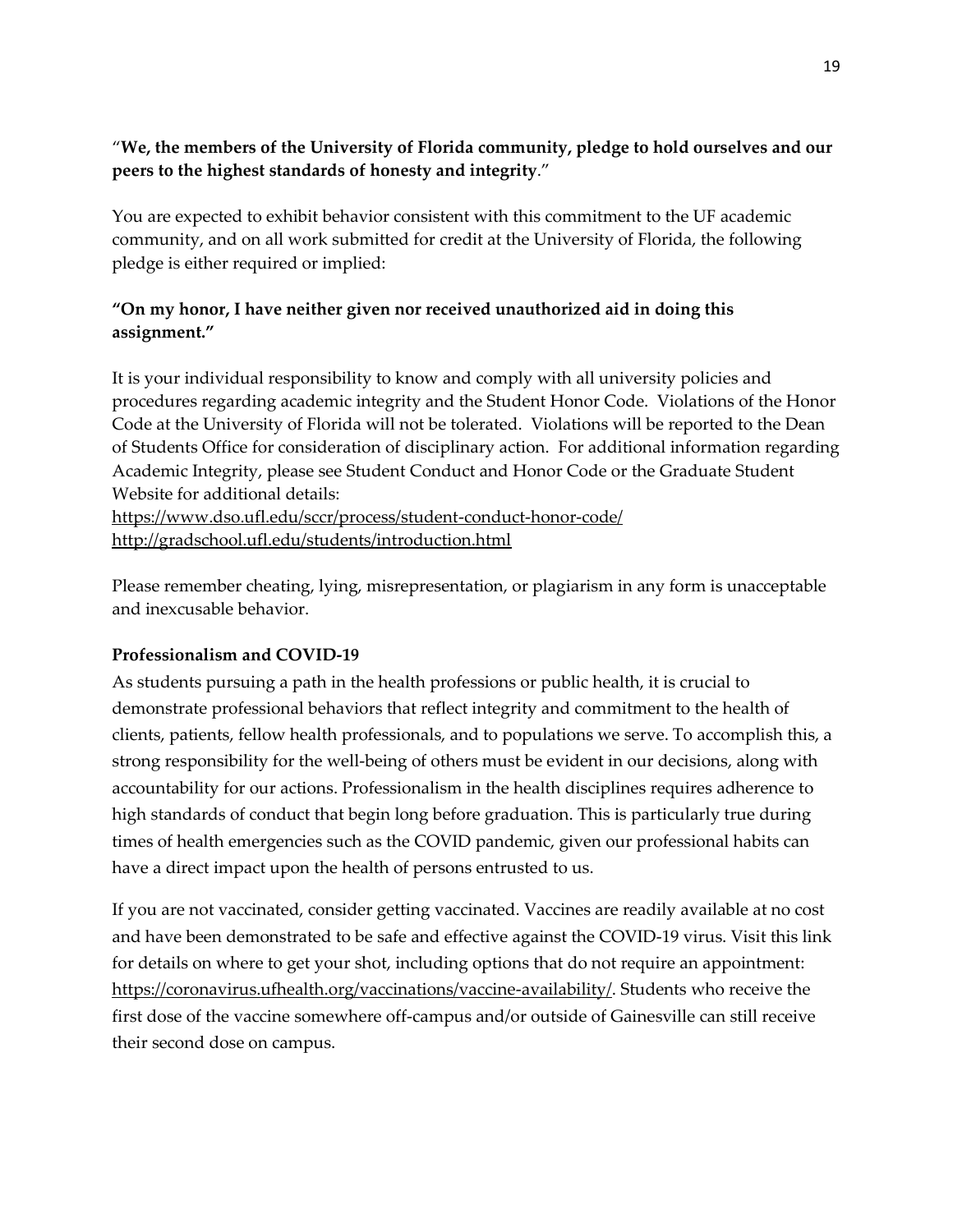In response to COVID-19, the following professional practices are in place to maintain your learning environment, to enhance the safety of our in-classroom interactions, and to protect the health and safety of ourselves, our clients and patients, our neighbors, and our loved ones.

- You are required to wear approved face coverings at all times while in Health Science Center classrooms and within Health Science Center buildings (HPNP is a Health Science Center building) even if you are vaccinated.
- If you are sick, stay home and self-quarantine. Please visit the UF Health Screen, Test  $\&$ Protect website about next steps, retake the questionnaire and schedule your test for no sooner than 24 hours after your symptoms began. Please call your primary care provider if you are ill and need immediate care or the UF Student Health Care Center at 352-392- 1161 (or email **covid@shcc.ufl.edu**) to be evaluated for testing and to receive further instructions about returning to campus. UF Health Screen, Test & Protect offers guidance when you are sick, have been exposed to someone who has tested positive or have tested positive yourself. Visit the UF Health Screen, Test & Protect website for more information.
- Continue to follow healthy habits, including best practices like frequent hand washing.
- Avoid crowded places (including gatherings/parties with more than 10 people)

Sanitizing supplies are available in the classroom if you wish to wipe down your desks prior to sitting down and at the end of the class. Hand sanitizing stations will be located in every classroom.

Course materials will be provided to you with an excused absence, and you will be given a reasonable amount of time to make up work. If you are withheld from campus by the Department of Health through Screen, Test & Protect you are not permitted to use any on campus facilities. Students attempting to attend campus activities when withheld from campus will be referred to the Dean of Students Office.

Continue to regularly visit coronavirus.UFHealth.org and coronavirus.ufl.edu for up-to-date information about COVID-19 and vaccination.

## **COVID-19 Symptoms**

See <https://www.cdc.gov/coronavirus/2019-ncov/symptoms-testing/symptoms.html> for information about COVID-19 symptoms, which may include fever, cough, shortness of breath or difficulty breathing, fatigue, chills, muscle or body aches, headache, sore throat, congestion or runny nose, nausea or vomiting, diarrhea, and loss of taste or smell.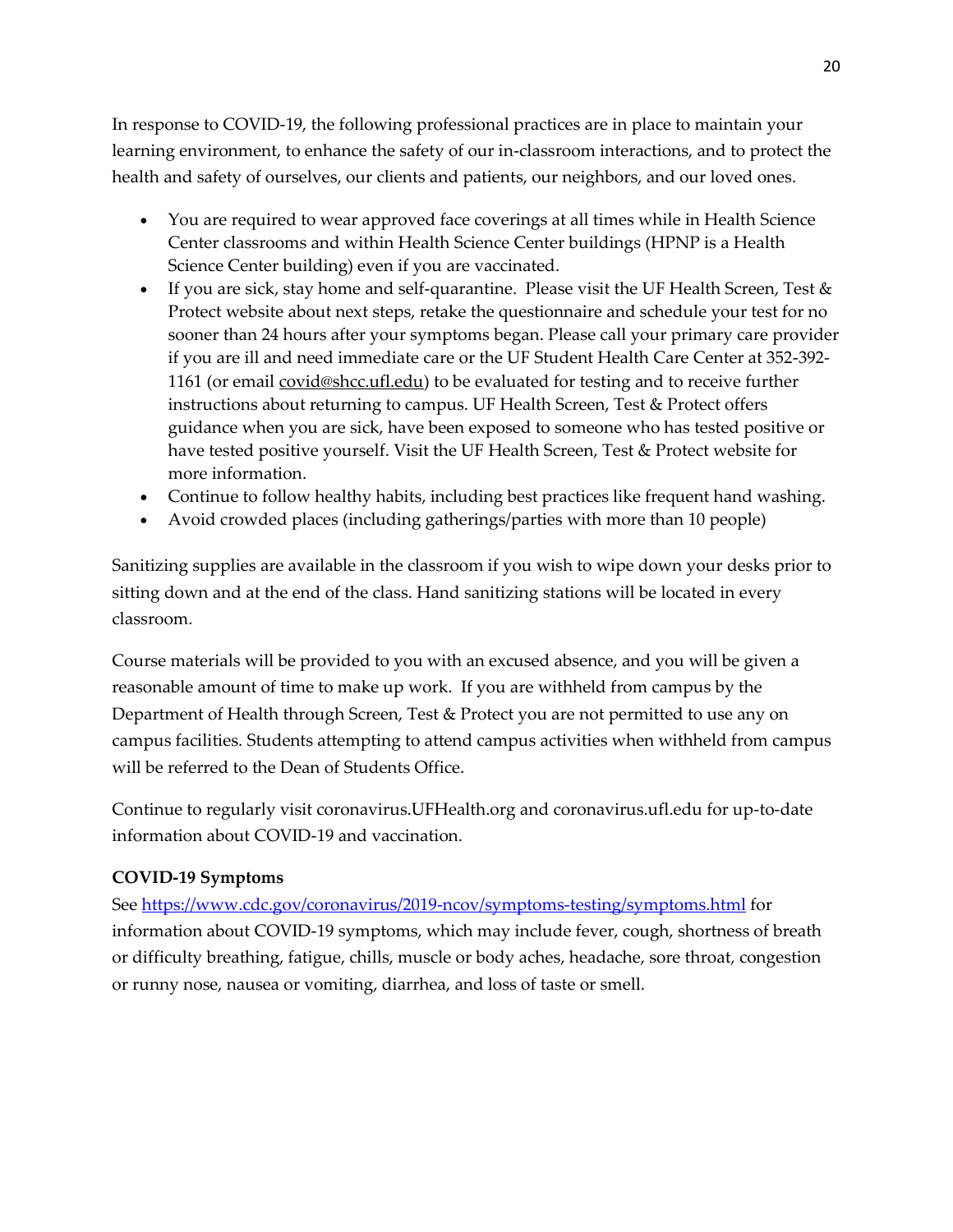### **Policy Related to Recording Class Lectures**

Students are allowed to record video or audio of *class lectures*. However, the purposes for which these recordings may be used are strictly controlled. The only allowable purposes are  $(1)$ for personal educational use, (2) in connection with a complaint to the university, or (3) as evidence in, or in preparation for, a criminal or civil proceeding. *All other purposes are prohibited. Specifically, students may not publish recorded lectures without the written consent of the instructor*.

A *"class lecture"* is an educational presentation intended to inform or teach enrolled students about a particular subject, including any instructor-led discussions that form part of the presentation, and **delivered by any instructor** hired or appointed by the University, or by a guest instructor, as part of a University of Florida course. A class lecture *does not* include lab sessions, student presentations, case presentations (e.g., client history), academic exercises involving solely student participation, assessments (quizzes, tests, exams), field trips, private conversations between students in the class or between a student and the faculty or lecturer during a class session.

# *Positionality dialogues, student class facilitation, and case presentations are not considered part of "class lecture." Therefore, recording will not be permitted during these class activities.*

Publication without permission of the instructor is prohibited. To "publish" means to share, transmit, circulate, distribute, or provide access to a recording, regardless of format or medium, to another person (or persons), including but not limited to another student within the same class section. Additionally, a recording, or transcript of a recording, is considered published if it is posted on or uploaded to, in whole or in part, any media platform, including but not limited to social media, book, magazine, newspaper, leaflet, or third-party note/tutoring services. A student who publishes a recording without written consent may be subject to a civil cause of action instituted by a person injured by the publication and/or discipline under UF Regulation 4.040 Student Honor Code and Student Conduct Code."

### **Policy Related to Guests Attending Class:**

Only registered students are permitted to attend class. However, we recognize that students who are caretakers may face occasional unexpected challenges creating attendance barriers. Therefore, by exception, a department chair or their designee (e.g., instructors) may grant a student permission to bring a guest(s) for a total of two class sessions per semester. This is two sessions total across all courses. No further extensions will be granted. Students are responsible for course material regardless of attendance. For additional information, please review the Classroom Guests of Students policy in its entirety: <http://facstaff.phhp.ufl.edu/services/resourceguide/getstarted.htm>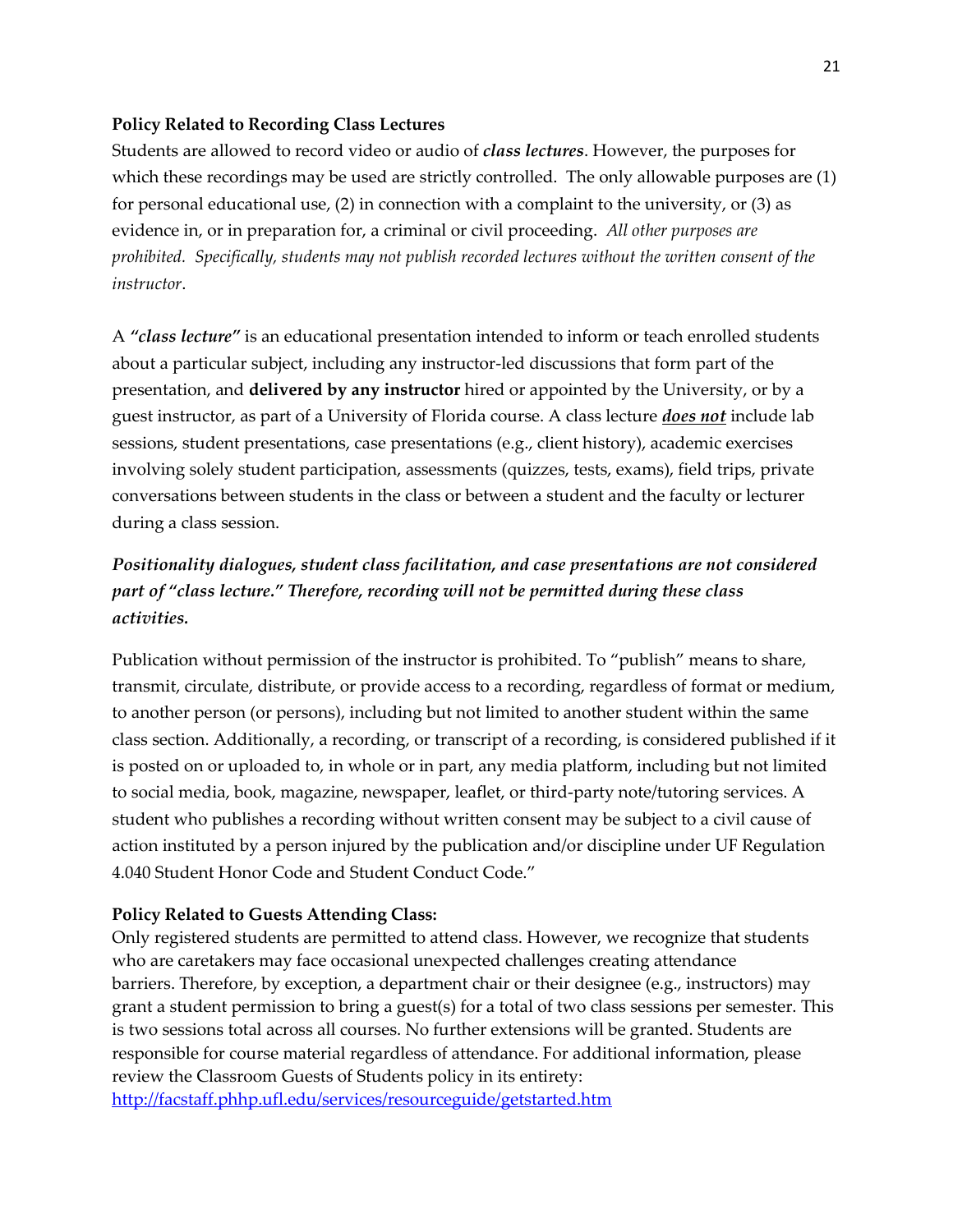### **Online Faculty Course Evaluation Process**

Students are expected to provide professional and respectful feedback on the quality of instruction in this course by completing course evaluations online via GatorEvals. Guidance on how to give feedback in a professional and respectful manner is available at [https://gatorevals.aa.ufl.edu/students/.](https://gatorevals.aa.ufl.edu/students/) Students will be notified when the evaluation period opens, and can complete evaluations through the email they receive from GatorEvals, in their Canvas course menu under GatorEvals, or via [https://ufl.bluera.com/ufl/.](https://urldefense.proofpoint.com/v2/url?u=https-3A__ufl.bluera.com_ufl_&d=DwMFAg&c=sJ6xIWYx-zLMB3EPkvcnVg&r=y2HjEMjRMHJhfdvLrqJZlYczRsfp5e4TfQjHuc5rVHg&m=WXko6OK_Ha6T00ZVAsEaSh99qRXHOgMNFRywCoehRho&s=itVU46DDJjnIg4CW6efJOOLgPjdzsPvCghyfzJoFONs&e=) Summaries of course evaluation results are available to students at [https://gatorevals.aa.ufl.edu/public-results/.](https://gatorevals.aa.ufl.edu/public-results/)

### **SUPPORT SERVICES**

### **Accommodations for Students with Disabilities**

If you require classroom accommodation because of a disability, it is strongly recommended you register with the Dean of Students Office [http://www.dso.ufl.edu](http://www.dso.ufl.edu/) within the first week of class or as soon as you believe you might be eligible for accommodations. The Dean of Students Office will provide documentation of accommodations to you, which you must then give to me as the instructor of the course to receive accommodations. Please do this as soon as possible after you receive the letter. Students with disabilities should follow this procedure as early as possible in the semester. The College is committed to providing reasonable accommodations to assist students in their coursework.

### **Counseling and Student Health**

Students sometimes experience stress from academic expectations and/or personal and interpersonal issues that may interfere with their academic performance. If you find yourself facing issues that have the potential to or are already negatively affecting your coursework, you are encouraged to talk with an instructor and/or seek help through University resources available to you.

- The **Counseling and Wellness Center** 352-392-1575 offers a variety of support services such as psychological assessment and intervention and assistance for math and test anxiety. Visit their web site for more information: [http://www.counseling.ufl.edu.](http://www.counseling.ufl.edu/)
- **U Matter We Care** website[: http://www.umatter.ufl.edu/.](http://www.umatter.ufl.edu/) If you are feeling overwhelmed or stressed, you can reach out for help through the You Matter We Care website, which is staffed by Dean of Students and Counseling Center personnel.
- The **Student Health Care Center** at Shands is a satellite clinic of the main Student Health Care Center located on Fletcher Drive on campus. Student Health at Shands offers a variety of clinical services. The clinic is located on the second floor of the Dental Tower in the Health Science Center. For more information, contact the clinic at 392-0627 or check out the web site at: <https://shcc.ufl.edu/>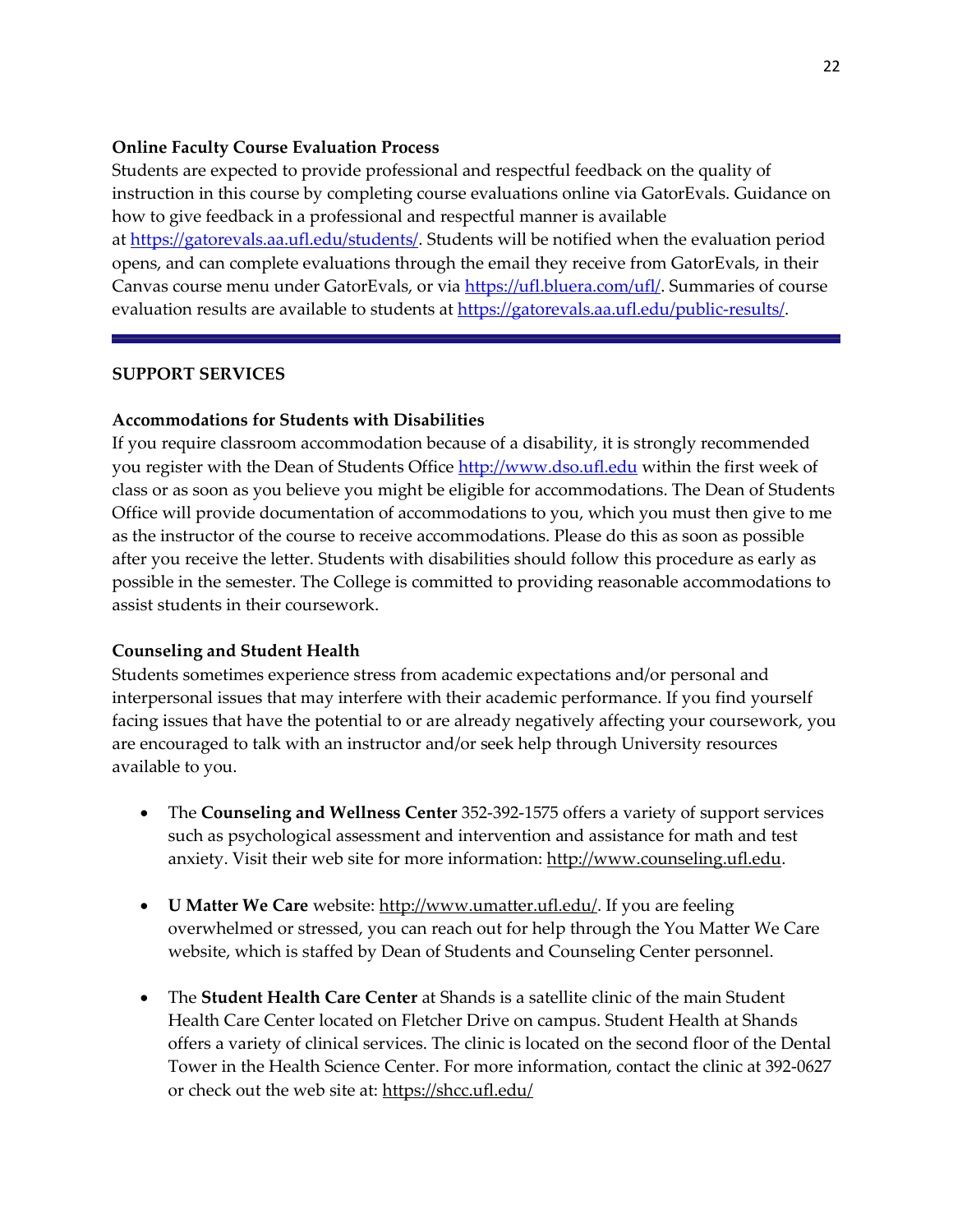- Crisis intervention is always available 24/7 from: Alachua County Crisis Center: (352) 264-6789 http://www.alachuacounty.us/DEPTS/CSS/CRISISCENTER/Pages/CrisisCenter.aspx
- **University Police Department**: Visit UF Police Department website or call 352-392-1111 (or 9-1-1 for emergencies).
- **UF Health Shands Emergency Room / Trauma Center:** For immediate medical care call 352-733-0111 or go to the emergency room at 1515 SW Archer Road, Gainesville, FL 32608; Visit the UF Health Emergency Room and Trauma Center website.

Do not wait until you reach a crisis to come in and talk with us. We have helped many students through stressful situations impacting their academic performance. You are not alone so do not be afraid to ask for assistance.

### **Inclusive Learning Environment**

Public health and health professions are based on the belief in human dignity and on respect for the individual. As we share our personal beliefs inside or outside of the classroom, it is always with the understanding that we value and respect diversity of background, experience, and opinion, where every individual feels valued. We believe in, and promote, openness and tolerance of differences in ethnicity and culture, and we respect differing personal, spiritual, religious and political values. We further believe that celebrating such diversity enriches the quality of the educational experiences we provide our students and enhances our own personal and professional relationships. We embrace The University of Florida's Non-Discrimination Policy, which reads, "The University shall actively promote equal opportunity policies and practices conforming to laws against discrimination. The University is committed to nondiscrimination with respect to race, creed, color, religion, age, disability, sex, sexual orientation, gender identity and expression, marital status, national origin, political opinions or affiliations, genetic information and veteran status as protected under the Vietnam Era Veterans' Readjustment Assistance Act." If you have questions or concerns about your rights and responsibilities for inclusive learning environment, please see your instructor or refer to the Office of Multicultural & Diversity Affairs website: www.multicultural.ufl.edu

As instructors, we are committed to affirming the identities, realities, and voices of all students, especially those from historically marginalized or underrepresented backgrounds. This course values the use of person-centered language, affirming gender pronouns, and respect for the experiences of others. We are supportive of, and open to, students making us and others in the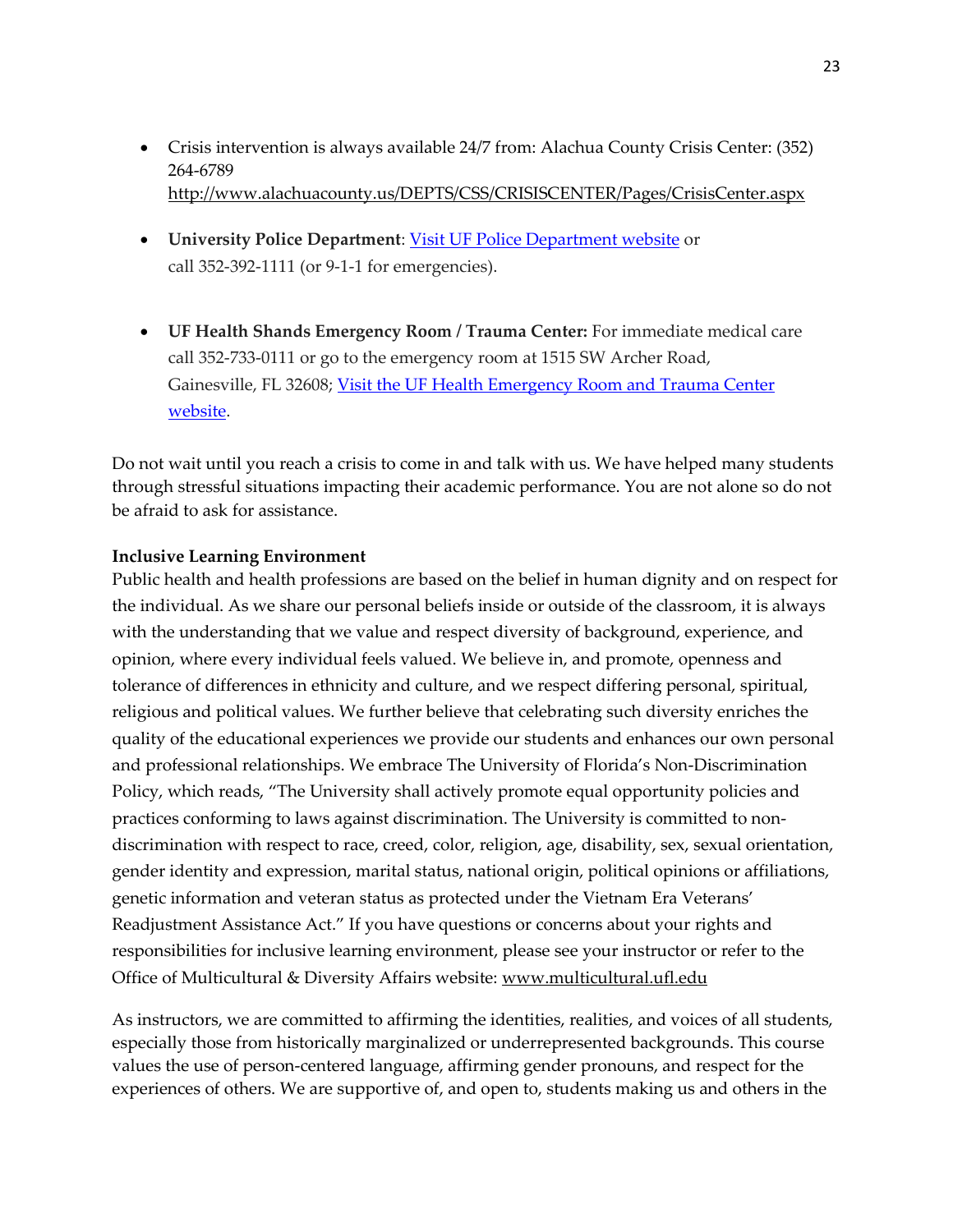classroom aware of microaggressions (see Sue et al., 2007, Racial microaggressions in everyday life, *American Psychologist*, *62*, 271-286) experienced in this context so that these experiences may be processed and discussed.

For further professional and personal growth related to cultural humility, you may consider joining professional organizations, such as the **Association of Black Psychologists** (ABPsi), **Society of Indian Psychologists** (SIP), **American Arab, Middle Eastern, and North African Psychological Association** (AMENA-Psy), **National Latinx Psychological Association** (NLPA), **Asian American Psychological Association** (AAPA), and **Society for the Psychological Study of Culture, Ethnicity and Race** (APA Div. 45) and/or attending their conferences or other conferences focused on issues related to social justice, including the **National Multicultural Conference and Summit** (NMCS) and the **Teachers College Winter Roundtable**.

### **Technology**

For technical support for this class, please contact the UF Help Desk at:

- helpdesk@ufl.edu
- (352) 392-HELP select option 2
- https://helpdesk.ufl.edu/

### **Additional Academic Resources**

Career Connections Center: Reitz Union Suite 1300, 352-392-1601. Career assistance and counseling services.

Library Support: Various ways to receive assistance with respect to using the libraries or finding resources.

Teaching Center: Broward Hall, 352-392-2010 or to make an appointment 352- 392-6420. General study skills and tutoring.

Writing Studio*:* 2215 Turlington Hall*,* 352-846-1138. Help brainstorming, formatting, and writing papers.

Student Complaints On-Campus: Visit the Student Honor Code and Student Conduct Code webpage for more information.

On-Line Students Complaints: <u>View the Distance Learning Student</u> Complaint Process.